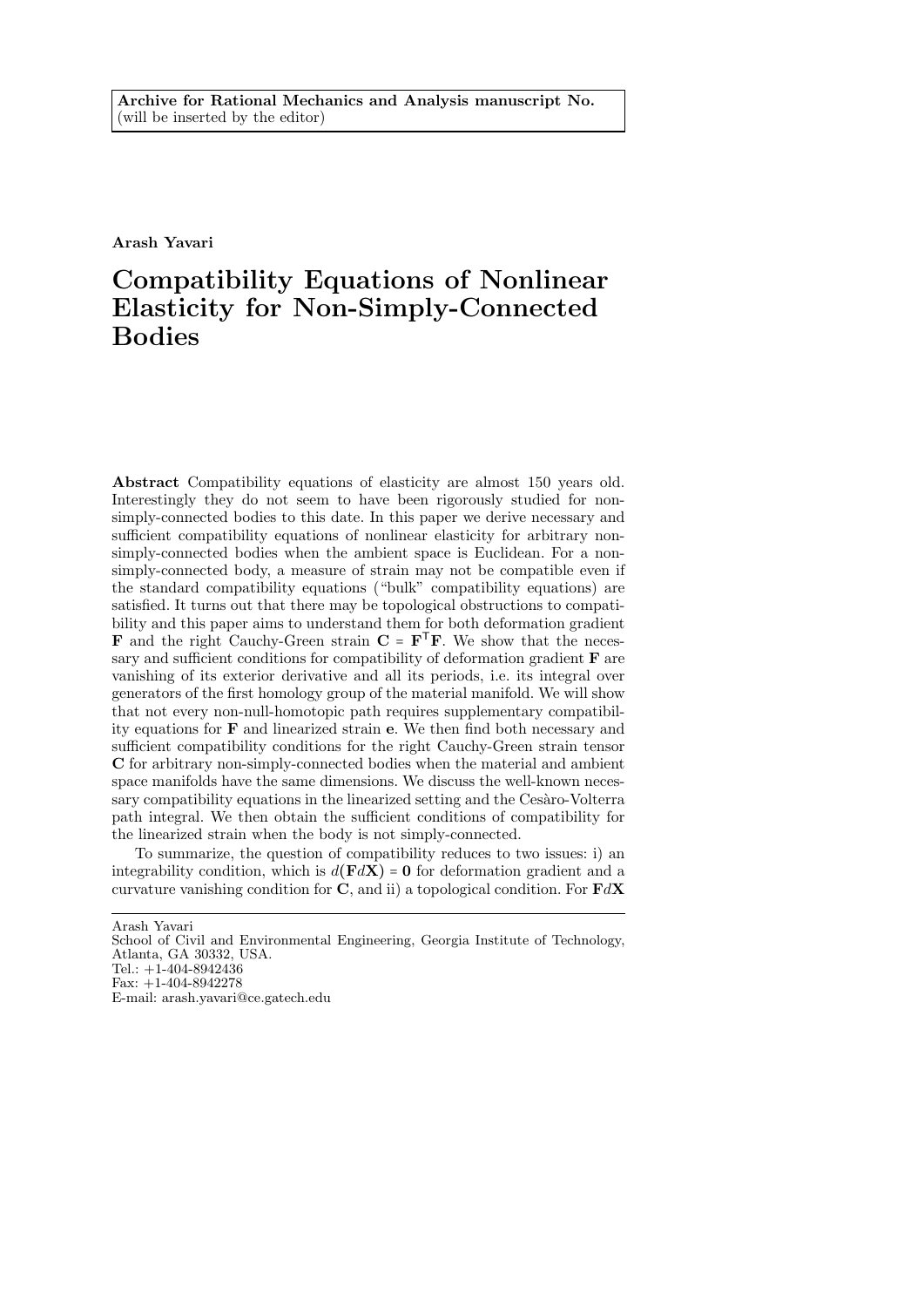this is a homological condition because the equation one is trying to solve takes the form  $d\varphi = \mathbf{F}d\mathbf{X}$ . For C, however, parallel transport is involved, which means that one needs to solve an equation of the form  $d\mathbf{R} = \mathbf{R}\mathbf{K}$ , where **R** takes values in the orthogonal group. This is, therefore, a question about an orthogonal representation of the fundamental group, which, as the orthogonal group is not commutative, cannot, in general, be reduced to a homological question.

## 1 Introduction

Compatibility equations in elasticity have an old history. Given a measure of strain, compatibility equations are the necessary and sufficient conditions that guarantee existence of a deformation mapping or a single-valued displacement field. In the language of differential geometry this is closely related to existence of an isometry between two Riemannian manifolds. When one manifold is Euclidean, Riemann showed that locally an isometry exists if and only if the Riemann curvature tensor vanishes.

Given a field of "strain" one observes that the system of PDEs governing the deformation field is overdetermined. Existence of a deformation (or displacement) field corresponding to a strain field requires some integrability equations, which have traditionally been called compatibility equations in continuum mechanics. Love [\[21\]](#page-16-0) credits Saint Venant (1864) for the derivation of the "bulk" compatibility equations. Michell [\[24\]](#page-16-1) studied the compatibility equations of linearized elasticity in 2D for non-simply-connected bodies. He showed that compatibility requires vanishing of certain integrals on each "independent irreducible circuit".<sup>[1](#page-1-0)</sup> Cesàro  $[8]$  and Volterra  $[35]$  studied compatibility equations for non-simply-connected bodies and the possibility of multi-valuedness of displacements when the body is not simply-connected.<sup>[2](#page-1-1)</sup> Love [\[21\]](#page-16-0) (Article 17) and later on Green and Zerna [\[17\]](#page-15-1) and Seugling [\[28\]](#page-16-3)<sup>[3](#page-1-2)</sup> realized that the classical compatibility equations of elasticity can be written as vanishing of the curvature tensor of the Levi-Civita connection of strain (understood as a metric). Note that, it is known that in a simply-connected open subset of  $\mathbb{R}^3$ , vanishing the curvature tensor of **C** is also sufficient for

<span id="page-1-0"></span><sup>1</sup> An independent irreducible circuit is a generator of the fundamental group in the language of algebraic topology. Michell's statement is correct only for plane problems of elasticity. Any embedded 2-submanifold of  $\mathbb{R}^2$  is a (topological) disk with a finite number of holes. The fundamental group of a planar region obtained by removing k disjoint disks from it is the free group on  $k$  generators, while the first homology group is the *free abelian* group on  $k$  generators. These are isomorphic only if  $k = 1$ . As we will see in the sequel, for deformation gradient  $\bf{F}$  and linearized strain e each generator of the first homology group requires supplementary compatibility equations. However, in general, not every generator of the fundamental group requires complementary compatibility equations as we will see in an example. <sup>2</sup> It is interesting that this is almost the same time period at which algebraic

<span id="page-1-1"></span>topology was being created by Poincaré  $[27,13]$  $[27,13]$ .

<span id="page-1-2"></span><sup>3</sup> Truesdell in a review of another paper in Mathematical Reviews (MR0040940 (12,770b)) mentions that this paper is the fourteenth since 1902 to derive the compatibility equations. Since then there have been at least a dozen more similar papers all restricted to simply-connected bodies.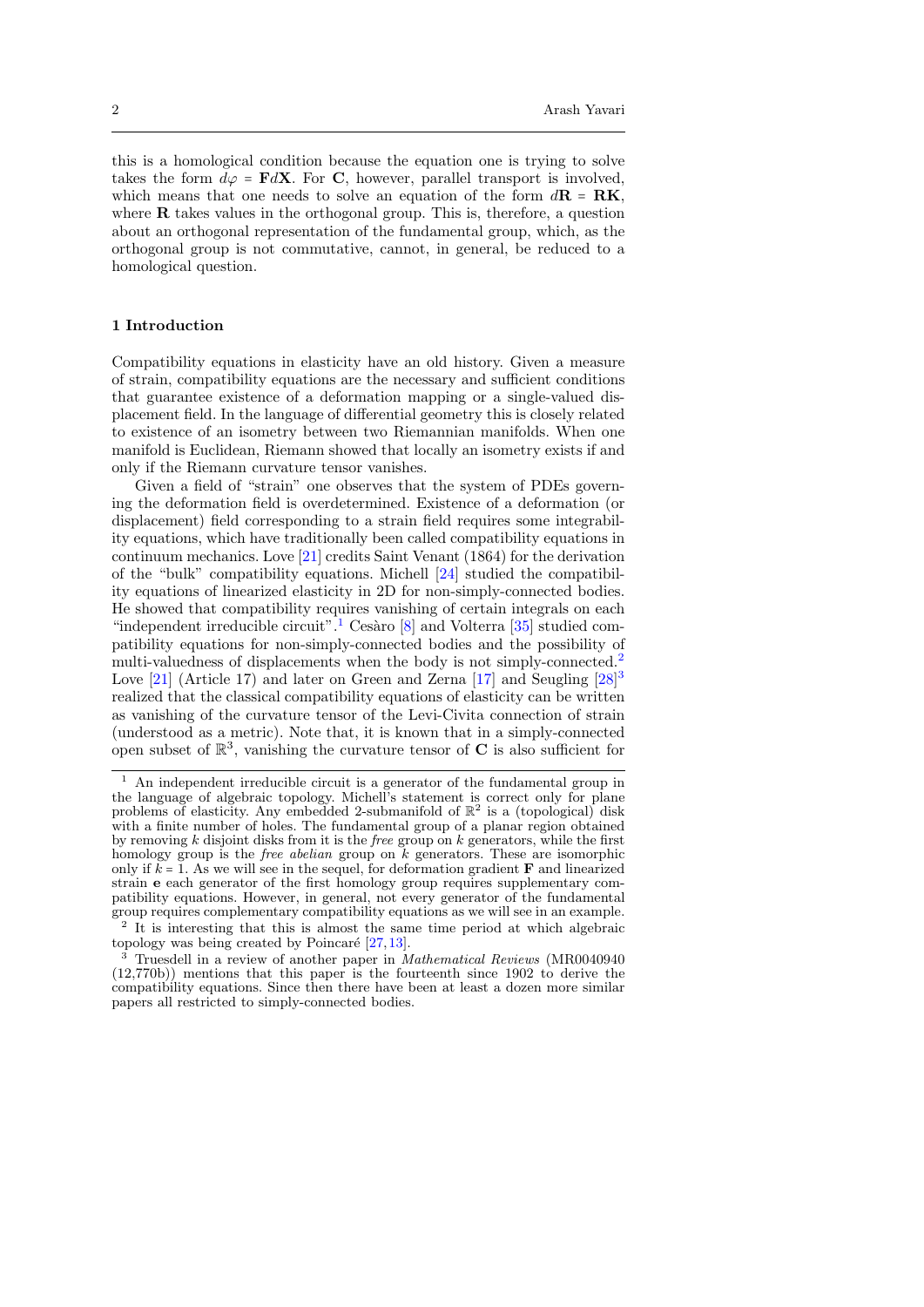compatibility [\[10\]](#page-15-3). Shield [\[29\]](#page-16-5) derived a system of PDEs for the rotation field in the polar decomposition of deformation gradient. Pietraszkiewicz [\[25\]](#page-16-6) and Pietraszkiewicz and Badur [\[26\]](#page-16-7) studied the problem of calculating the deformation mapping when the right Cauchy-Green strain is given (see also [\[9\]](#page-15-4) for the case of 2D elasticity). In particular, they obtained a nonlinear ana-logue of the Cesàro integral. Blume [\[5\]](#page-15-5) discussed the compatibility equations in terms of the left Cauchy-Green strain  $B = FF<sup>T</sup>$  in 2D. This was studied later on in 3D by Acharya [\[1\]](#page-15-6) who provided necessary and sufficient conditions for compatibility of  $\mathbf{B}^4$  $\mathbf{B}^4$ . Skalak, et al. [\[30\]](#page-16-8) realized the importance of compatibility equations for non-simply-connected bodies in growth mechanics applications. They pointed out that the compatibility equations for C in "multiply-connected" bodies<sup>[5](#page-2-1)</sup> are not known. In this paper we find these compatibility equations. For deformation gradient they correctly write the necessary and sufficient compatibility equations as

$$
\int_{c} \left( \mathbf{F} - \mathbf{I} \right) d\mathbf{X} = \mathbf{0},\tag{1.1}
$$

for all closed paths c in the body. This is obviously equivalent to  $\int_{c} \mathbf{F} d\mathbf{X} = \mathbf{0}$ for any closed path  $c$  in the body. They mention that it is not clear what closed paths should be chosen to guarantee compatibility of F. In this paper, we will show that one only needs to consider generators of the first homology group of the body manifold  $\mathcal{B}$ . They also discuss sufficient compatibility conditions for linearized elasticity. Their argument is flawed as we will explain in  $\S 2.3$ ; they provide only half of the complementary compatibility equations in 3D.

Delphenich [\[12\]](#page-15-7) discussed some topological ideas relevant to compatibility equations, although he did not give anything other than the well-known compatibility equations for simply-connected bodies. For a non-simply-connected body, a measure of strain may not be compatible even if the standard compatibility equations ("bulk" compatibility equations) are satisfied; there may be topological obstructions to compatibility and this paper aims to understand them for both deformation gradient F and the right Cauchy-Green strain C. It is strange that such a fundamental problem has not been rigorously studied to this date. It is also surprising and unfortunate that topological methods have not been systematically used in elasticity to this date.<sup>[7](#page-2-3)</sup> Compatibility

<span id="page-2-3"></span><sup>7</sup> Topological ideas already existed implicitly in the work of Maxwell on electromagnetism [\[23\]](#page-16-9). Maxwell calls the number of independent cycles in a graph its

<span id="page-2-0"></span> $4$  One striking result regarding the difference between **C** and **B** is that if two deformations have the same C then the deformations differ by at most a rigid body motion. This is not the case for the corresponding  $\bf{B}$  case [\[15\]](#page-15-8).

<span id="page-2-1"></span><sup>5</sup> A comment is in order here. In complex analysis (of one complex variable) a multiply-connected domain in the complex plane is one whose complement is not connected. Here, we are interested in elasticity of arbitrary embedded 2 and 3-submanifolds of Euclidean space and hence refrain from using the term "multiplyconnected", which is meaningless for general manifolds, and instead use non-simplyconnected.

<span id="page-2-2"></span> $^6\,$  We will see that not every generator of the fundamental group needs complementary compatibility equations for deformation gradient F and linearized strain e. The number of complementary compatibility equations is proportional to the number of the generators of the first homology group of the material manifold.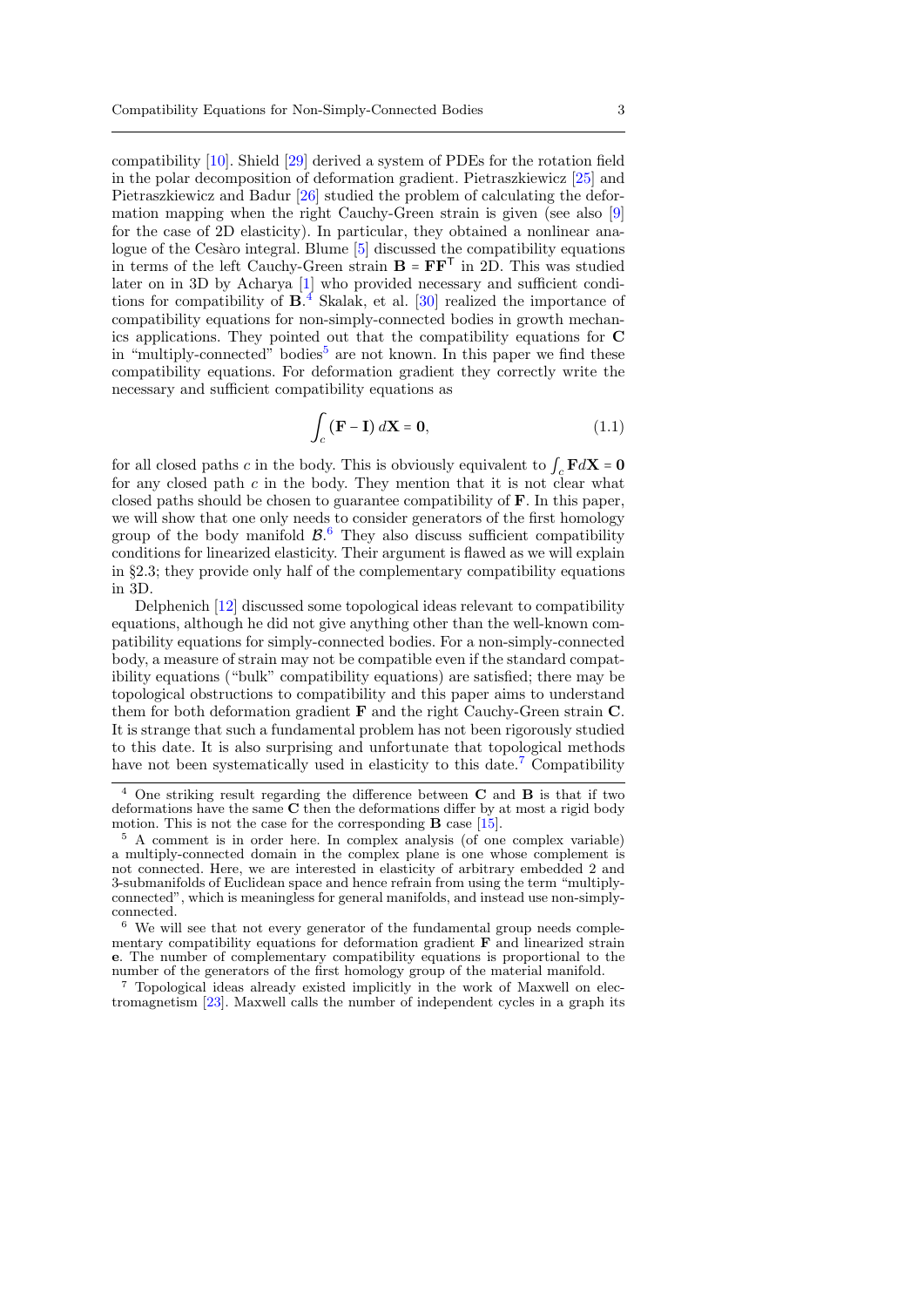equations for simply-connected bodies are well-known and have been studied by many. Interestingly, they do not seem to have been rigorously studied for non-simply-connected bodies. This is certainly an important problem as there are many examples of non-simply-connected bodies in Nature, e.g. arteries, which are thick hollow cylinders. In structural mechanics applications, for example, multi-compartment thin-walled sections can be in both torsion and bending. In such structures, in torsion for example, the number of extra compatibility equations is proportional to the number of holes in the cross section [\[19\]](#page-16-10). Such bodies are deformation retracts of a bouquet of a finite number of circles.<sup>[8](#page-3-0)</sup> We follow Sternberg  $[32]$  and call the extra compatibility equations, complementary compatibility equations. Let us emphasize that for solids of arbitrary shapes with an arbitrary number of holes (with arbitrary shapes) compatibility equations are not known in the literature.

Contributions of this paper. In this paper, we derive the necessary and sufficient compatibility equations for  $\bf{F}$  and  $\bf{C}$  using homology and homotopy group techniques. When the ambient space is Euclidean, it turns out that a simple generalization of a celebrated theorem by de Rham can be used to find all the compatibility equations of F. The number of complementary compatibility equations will be shown to be equal to  $N\beta_1(\mathcal{B})$ , where  $\mathcal B$  is the material manifold,  $N = \dim \mathcal{S}$  (dimension of the ambient space), and  $\beta_1(\mathcal{B})$ is the first Betti number of  $\beta$ , i.e. the dimension of its first homology group with real coefficients  $H_1(\mathcal{B}; \mathbb{R})$  or equivalently the rank of its first homology group with integer coefficients  $H_1(\mathcal{B}, \mathbb{Z})$ .

The more familiar method for deriving compatibility equations is to use the fact that integral of some function of "strain" must vanish over any closed path in  $\beta$ . A closed path may be continuously deformed to a class of paths. Thus, this then would force one to work with the first homotopy group (fundamental group)  $\pi_1(\mathcal{B})$ . In simple words, this group tells us about the equivalence classes of those closed paths that can be continuously deformed to each other. In the case of compact manifolds (for us this means bounded bodies) it is known that  $\pi_1(\mathcal{B})$  has a finite presentation in the sense of combinatorial group theory.

When  $\mathbf{C} = \mathbf{F}^{\mathsf{T}} \mathbf{F}$  is given, deformation gradient is not known a priori. For simply-connected bodies it is known how to construct  $\mathbf{F}$  [\[29,](#page-16-5)[26\]](#page-16-7). Basically, using the polar decomposition  $\mathbf{F} = \mathbf{RU}$ , one easily calculates the stretch

<sup>&</sup>quot;cyclomatic number". He clearly had the idea of deformation retract and invariance of the "cyclomatic number" under a deformation retract. When an embedded 3-submanifold in  $\mathbb{R}^3$  has a boundary with more than one connected component, Maxwell calls it a "periphractic region". He calls period of a differential form over a loop, its "cyclic constant". Homotopic paths are called "reconcilable curves". He calls a compatible strain, a "non-rotational strain". More recently, it has been observed that algebraic topology is crucial in a deeper understanding of electro-magnetism and more efficient numerical implementations [\[18\]](#page-16-12).

<span id="page-3-0"></span> $8$  Consider a solid cylinder with  $h$  tubular holes. Note that this body is homeomorphic to a genus h handlebody and has a deformation retract to a bouquet of h circles and hence its fundamental group is the free group on  $h$  generators. If this is a solid body, e.g. a hollow bar under torsion and bending, we will show that because all group generators are free, each would require its own complementary compatibility equations.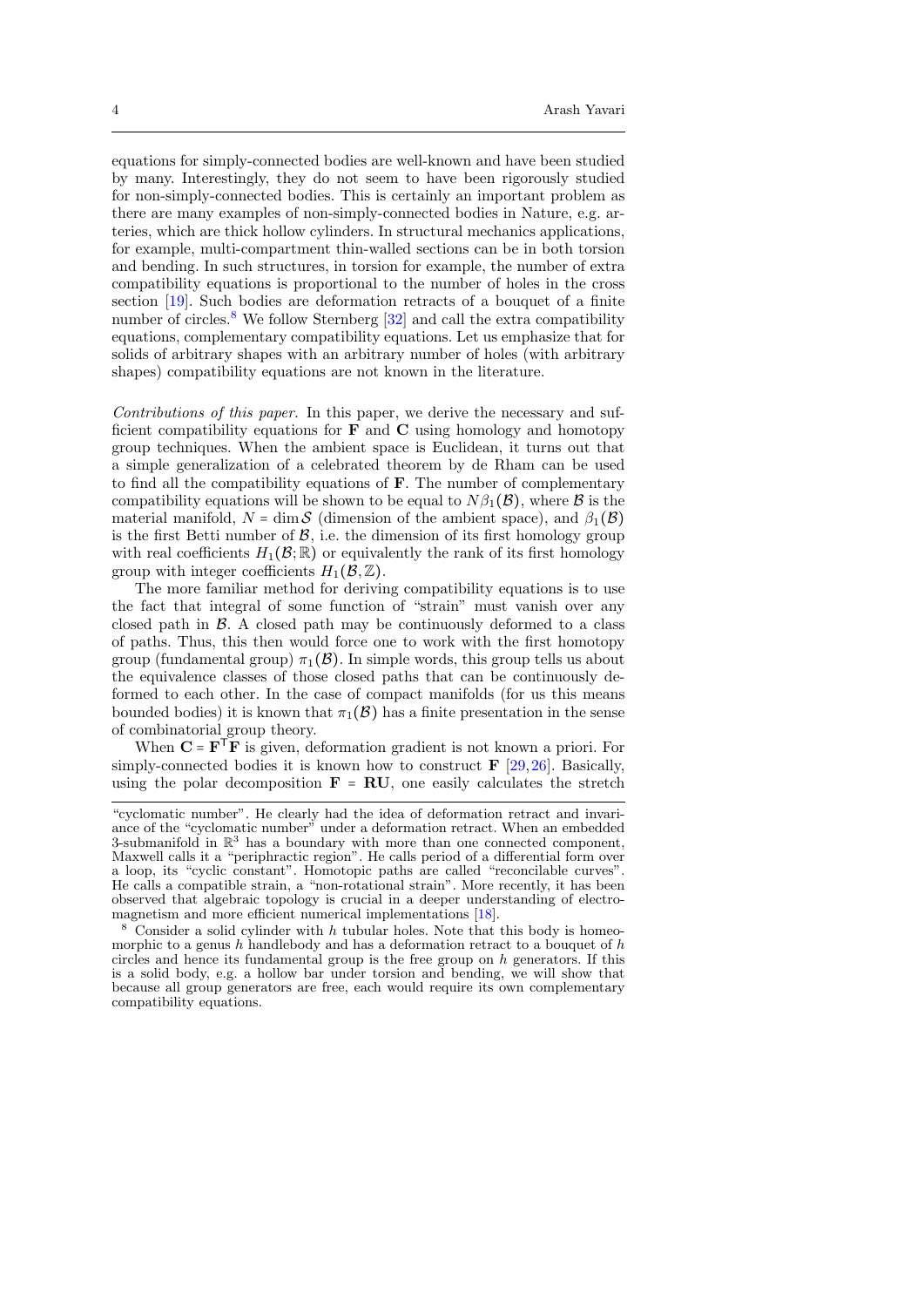tensor  $\mathbf{U}$  = √ C. One can then find R by solving a system of linear first-order PDEs. Solution of R is written in terms of a path integral (the non-linear analogue of the classical Cesàro-Volterra path integral) that should be path independent. For simply-connected bodies vanishing the curvature tensor of C is the necessary and sufficient condition (when dim  $\mathcal{B} = \dim \mathcal{S}$ ) [\[26\]](#page-16-7). In the case of the non-simply-connected bodies in addition to this one has some complementary compatibility equations (topological conditions) that we will obtain using a finite presentation of  $\pi_1(\mathcal{B})$ . We end the paper by finding the necessary and sufficient compatibility conditions for linearized strain. We will see that the number of these complementary compatibility equations is consistent with Weingarten's theorem.

## 2 Compatibility Equations in Nonlinear Elasticity

We assume that a compact material manifold  $(\mathcal{B}, G)$  is given. We also assume that both  $H_1(\mathcal{B})$  and  $\pi_1(\mathcal{B})$  are known.<sup>[9](#page-4-0)</sup> We first find the compatibility equations for **F** using a very simple generalization of de Rham's theorem.<sup>[10](#page-4-1)</sup> Next we revisit the calculations of Shield [\[29\]](#page-16-5) and Pietraszkiewicz and Badur [\[26\]](#page-16-7) on deriving a system of linear PDEs governing  $\bf{R}$  when  $\bf{C}$  is given. We then find the compatibility equations when dim  $\mathcal{B} = \dim \mathcal{S}$  and the body is not simply-connected.

## 2.1 Compatibility Equations for Deformation Gradient F

An old question in vector calculus is the following. Given a vector field on some bounded domain in the Euclidean 3-space, how can one tell if the vector field is the gradient of some function? It turns out that the topology of the domain of definition of the vector field plays a crucial role here. The question that we will answer in this section is compatibility of F for non-simplyconnected bodies: Given a body  $\mathcal{B} \subset \mathbb{R}^3$ , find the conditions that guarantee existence of a map  $\varphi : \mathcal{B} \to \mathbb{R}^3$  such that  $\mathbf{F} = d\varphi$ .

<span id="page-4-0"></span><sup>9</sup> Heinrich F. F. Tietze (1908) showed that fundamental group of any compact, finite-dimensional, path-connected manifold is finitely presented. One forms the abelization of a group by taking the quotient over the subgroup generated by all commutators  $g^{-1}h^{-1}gh$ . Poincaré isomorphism theorem tells us that (Poincaré, 1895)

$$
\pi_1(M)/[\pi_1(M), \pi_1(M)] \cong H_1(M, \mathbb{Z}). \tag{2.1}
$$

If  $\gamma_1^{n_1} \gamma_2^{n_2} \dots \gamma_k^{n_k} = 1$ , Poincaré observed that  $n_1 \gamma_1 + n_2 \gamma_2 + \dots + n_k \gamma_k$  is null-homologous [\[13\]](#page-15-2). Given a group G with the presentation  $G = \langle a_1, ..., a_m; r_1, ..., r_n \rangle$  its Abelianization is obtained by adding the relations  $a_i a_j = a_j a_i$  and it is independent of the presentation of G.

<span id="page-4-1"></span><sup>10</sup> This was conjectured by Cartan in 1928 and was proved later on by de Rham [\[13\]](#page-15-2). This theorem can be summarized as follows. If for a closed form  $\omega$ ,  $(c, \omega) = 0$ for all p-cycles, then  $\omega$  is exact. If for a p-cycle c,  $(c, \omega) = 0$  for all closed p-forms, then c is a boundary.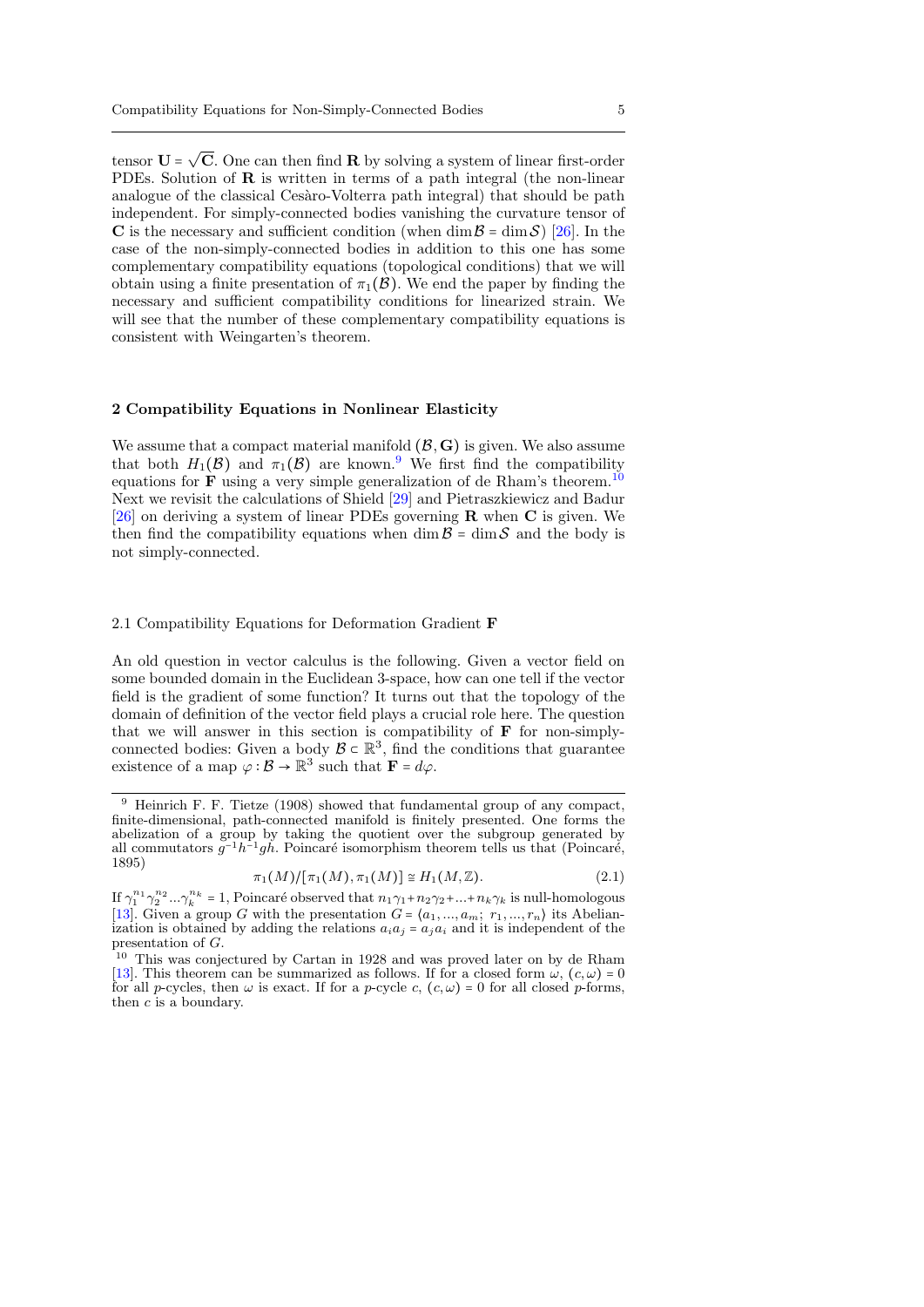Proposition 21. The following conditions are both necessary and sufficient for compatibility of  $\bf{F}$ 

$$
d\mathbf{F} = \mathbf{0}, \qquad \int_{c_i} \mathbf{F} d\mathbf{X} = \mathbf{0}, \quad i = 1, ..., \beta_1(\mathcal{B}),
$$
 (2.2)

where  $c_i$ ,  $i = 1, ..., \beta_1(\mathcal{B})$  are generators of  $H_1(\mathcal{B}; \mathbb{R})$ .

Proof: **F** is a vector-valued 1-form with the following coordinate representation

$$
\mathbf{F} = \partial_a \otimes F^a{}_A dX^A. \tag{2.3}
$$

**F** is compatible if and only if  $F^a{}_A dX^A$ 's are exact. We assume that the ambient space is Euclidean, i.e. F is an  $\mathbb{R}^N$ -valued 1-form. In this case the compatibility of F is reduced to that of its 1-form components, i.e., we need to see when  $F^a{}_A dX^A$  (a = 1, ..., N) are exact 1-forms. We know that a necessary condition is closedness of **F**, i.e.  $d(F^a{}_A dX^A) = 0$  ( $a = 1, ..., N$ ). Thus, a necessary condition for **F** to be compatible is  $d\mathbf{F} = \mathbf{0}^{11}$  $d\mathbf{F} = \mathbf{0}^{11}$  $d\mathbf{F} = \mathbf{0}^{11}$ . Now if  ${c_i}_{i=1,\ldots,k}$  are generators of  $H_1(\mathcal{B};\mathbb{R})$  from de Rham's theorem [\[11\]](#page-15-9) we know that the closed forms  $F^a{}_A dX^A$   $(a = 1, ..., N)$  are exact if and only if

<span id="page-5-4"></span>
$$
\int_{c_i} F^a{}_A dX^A = 0, \quad i = 1, ..., \beta_1(\mathcal{B}). \quad \Box \tag{2.4}
$$

Remark 22. We now show that not every generator of the fundamental group requires complementary compatibility equations.<sup>[12](#page-5-1)</sup> Assuming that position of a point  $X_0 \in \mathcal{B}$  in the deformed configuration  $x_0 \in \mathcal{S}$  is known, position of an arbitrary point  $X \in \mathcal{B}$  in the deformed configuration is obtained as

$$
x = x_0 + \int_{\gamma} \mathbf{F} d\mathbf{X},\tag{2.5}
$$

where the ambient space is assumed to be Euclidean and hence the integration makes sense for an arbitrary curve  $\gamma$  joining  $X_0$  to X. For **F** to be compatible, the above integral must be path-independent. This is equivalent to

<span id="page-5-3"></span>
$$
\int_{\gamma} \mathbf{F} d\mathbf{X} = \mathbf{0},\tag{2.6}
$$

for any closed path  $\gamma$  based at  $X_0$ .<sup>[13](#page-5-2)</sup> Suppose  $\{\gamma_i\}_{i=1,\dots,m}$  are generators of the fundamental group  $\pi_1(\mathcal{B})$ . When  $\mathcal B$  is simply-connected and compact, we know that fundamental group has a finite presentation [\[33\]](#page-16-13)

$$
\pi_1(\mathcal{B}) = \langle \gamma_1, \dots, \gamma_m; r_1, \dots, r_n \rangle, \tag{2.7}
$$

where

$$
r_i = \gamma_{i_1}^{\epsilon_{i_1}} \dots \gamma_{j_i}^{\epsilon_{j_i}} = 1, \quad i = 1, \dots, n, \ \epsilon_k = \pm 1,
$$
 (2.8)

<span id="page-5-0"></span><sup>&</sup>lt;sup>11</sup> Note that  $d\mathbf{F} = \mathbf{0}$  is what is usually written as  $\text{Curl}\,\mathbf{F} = \mathbf{0}$  in the elasticity literature.

<span id="page-5-1"></span><sup>12</sup> This fact is ignored in some previous works as we discussed earlier in §1.

<span id="page-5-2"></span><sup>&</sup>lt;sup>13</sup> As we mentioned in the introduction, the condition  $(2.6)$  has been known in the literature but what is not known is how to rewrite it in terms of the generators of the fundamental group.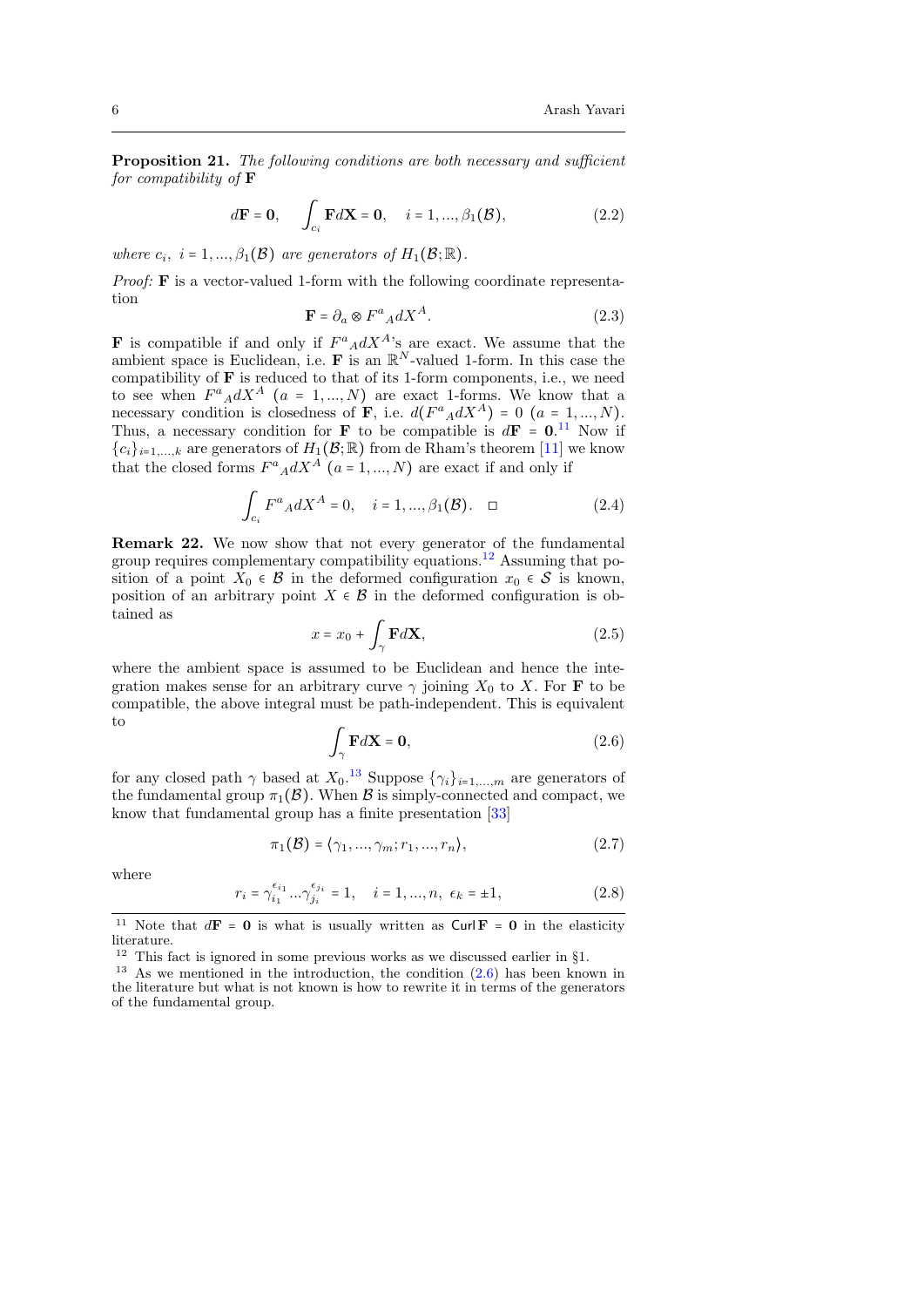are relators of the fundamental group. Note that if [\(2.6\)](#page-5-3) holds on each generator of the fundamental group then F is compatible. However, these are not necessary. The fact that  $r_i$  is a relation in the fundamental group means that it represents a loop that is null-homotopic, and therefore null-homologous. Thus, the conditions  $\int_{r_i} \mathbf{F} d\mathbf{X} = \mathbf{0}$  follow from the fact that  $d(\mathbf{F} d\mathbf{X}) = \mathbf{0}$ . Some of the relations  $\int_{\gamma_i} \mathbf{F} d\mathbf{X} = \mathbf{0}$  may be redundant but this has nothing to do with relations in the fundamental group itself. It follows from the fact that the real conditions are the homological conditions in [\(2.4\)](#page-5-4). Thus, we only need to consider a collection of loops whose images modulo the commutator subgroup are independent and do not represent torsion.

Remark 23. To Abelianize the fundamental group one adds relations of the form  $\gamma_i \gamma_j = \gamma_j \gamma_i$  in the presentation of the fundamental group. These obviously do not introduce any new compatibility equations. Note also that the generators of the torsion subgroup do not contribute to compatibility equations because for  $\gamma$  an element of the torsion subgroup  $\gamma^n = 1$  for some  $n \in \mathbb{N}$  and hence trivially  $\int_{\gamma} \mathbf{F} dX = \mathbf{0}$ . Thus, we need to have  $\int_{\gamma} \mathbf{F} dX = \mathbf{0}$ only on each generator of the first homology group with real coefficients. This means that the number of complementary compatibility equations are equal to  $N\beta_1(\mathcal{B})$ , where  $N = \dim \mathcal{S}$ .

Example 24. Let us look at 2D elasticity on a torus and a punctured torus and derive their F-compatibility equations. The first homology group of a torus is generated by the loops  $\gamma_1$  and  $\gamma_2$  in Fig[.1a](#page-7-0). Thus, the compatibility equations read

<span id="page-6-0"></span>
$$
d\mathbf{F} = \mathbf{0}, \quad \int_{\gamma_1} \mathbf{F} d\mathbf{X} = \int_{\gamma_2} \mathbf{F} d\mathbf{X} = \mathbf{0}.
$$
 (2.9)

Fundamental group of a torus (see Fig[.1\)](#page-7-0) has the following presentation

$$
\pi_1(T^2) = \langle \gamma_1, \gamma_2; \gamma_1 \gamma_2 = \gamma_2 \gamma_1 \rangle. \tag{2.10}
$$

Therefore,  $r_1 = \gamma_1 \gamma_2 \gamma_1^{-1} \gamma_2^{-1} = 1$ . Note that

$$
\int_{r_1} \mathbf{F} d\mathbf{X} = \int_{\gamma_1 \gamma_2 \gamma_1^{-1} \gamma_2^{-1}} \mathbf{F} d\mathbf{X}
$$
\n
$$
= \int_{\gamma_1} \mathbf{F} d\mathbf{X} + \int_{\gamma_2} \mathbf{F} d\mathbf{X} - \int_{\gamma_1} \mathbf{F} d\mathbf{X} - \int_{\gamma_2} \mathbf{F} d\mathbf{X} = \mathbf{0}, \quad (2.11)
$$

which is trivially satisfied, i.e.  $(2.9)$  are the necessary and sufficient compatibility equations as expected; relator of the fundamental group does not affect the complementary compatibility equations.

For a punctured torus (see Fig[.1b](#page-7-0)) the fundamental group has three generators and the following presentation [\[33\]](#page-16-13)

$$
\pi_1(\mathcal{H}) = \langle \gamma_1, \gamma_2, \gamma_3; \gamma_3 = \gamma_1 \gamma_2 \gamma_1^{-1} \gamma_2^{-1} \rangle. \tag{2.12}
$$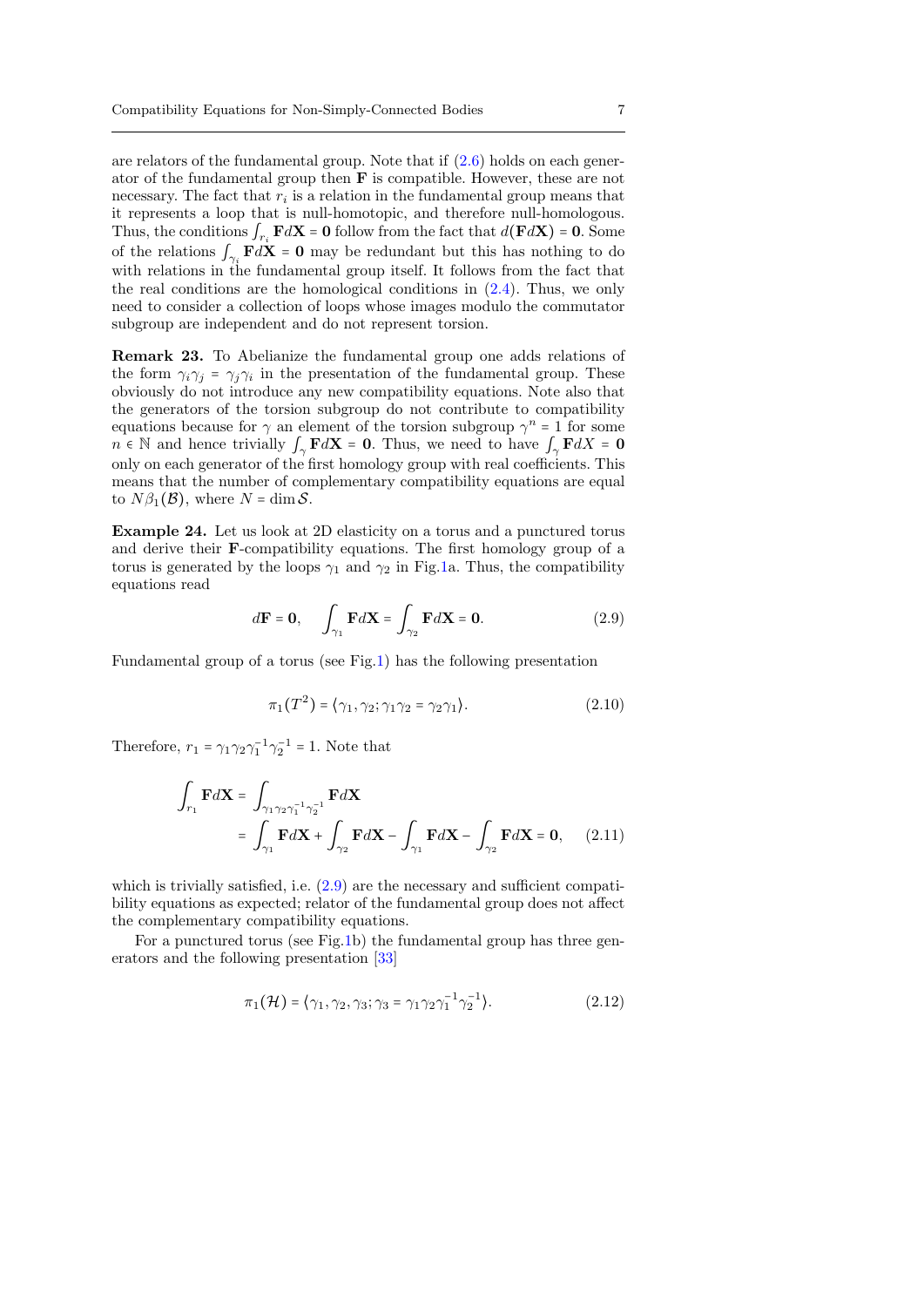

<span id="page-7-0"></span>Fig. 1 a)  $\gamma_1$  and  $\gamma_2$  are generators of both the first homology and first homotopy groups of a torus. b) A punctured torus.  $\gamma_1$ ,  $\gamma_2$ , and  $\gamma_3$  are generators of the fundamental group.

Therefore,  $r_1 = \gamma_3 \gamma_2 \gamma_1 \gamma_2^{-1} \gamma_1^{-1} = 1$ . Note that

$$
\int_{r_1} \mathbf{F} d\mathbf{X} = \int_{\gamma_3 \gamma_2 \gamma_1 \gamma_2^{-1} \gamma_1^{-1}} \mathbf{F} d\mathbf{X}
$$
\n
$$
= \int_{\gamma_3} \mathbf{F} d\mathbf{X} + \int_{\gamma_2} \mathbf{F} d\mathbf{X} + \int_{\gamma_1} \mathbf{F} d\mathbf{X} - \int_{\gamma_2} \mathbf{F} d\mathbf{X} - \int_{\gamma_1} \mathbf{F} d\mathbf{X}
$$
\n
$$
= \int_{\gamma_3} \mathbf{F} d\mathbf{X} = \mathbf{0}.
$$
\n(2.13)

Therefore, the following are the necessary and sufficient compatibility equations

$$
d\mathbf{F} = \mathbf{0}, \qquad \int_{\gamma_1} \mathbf{F} d\mathbf{X} = \int_{\gamma_2} \mathbf{F} d\mathbf{X} = \mathbf{0}.
$$
 (2.14)

It is seen that  $\gamma_3$  is a generator of the fundamental group but does not correspond to any complementary compatibility equations. Boundary of the hole in the torus (boundary of a handle) is an example of a null-homologous path that is not null-homotopic.

# 2.2 Compatibility Equations for the Right Cauchy-Green Strain C

Let us consider motion of a body  $\varphi_t : \mathcal{B} \to \mathcal{S}$  and assume that  $\dim \mathcal{B} =$  $\dim \mathcal{S}$ . If the ambient space  $(\mathcal{S}, g)$  is Euclidean its Riemann curvature tensor vanishes, i.e.  $\mathcal{R}(g) = 0$ . Thus, pull-back of curvature to  $\beta$  vanishes as well, i.e.  $\varphi_t^* \mathcal{R}(\mathbf{g}) = \mathbf{0}$ . But note that [\[22\]](#page-16-14)

$$
\varphi_t^* \mathcal{R}(\mathbf{g}) = \mathcal{R}(\varphi_t^* \mathbf{g}) = \mathcal{R}(\mathbf{C}). \tag{2.15}
$$

Therefore, a necessary condition for compatibility of  $C$  is vanishing of its Riemann curvature (thinking of  $C$  as a metric in  $\mathcal{B}$ ). Marsden and Hughes [\[22\]](#page-16-14) showed that this is locally sufficient as well. Note that when the body is simply-connected vanishing curvature guarantees a global isometry [\[10\]](#page-15-3). In dimension three Ricci curvature algebraically determines the entire curvature tensor. Fosdick [\[16\]](#page-15-10) showed that compatibility equations can be rewritten in terms of Ricci curvature or Einstein tensor. In dimension two a weaker requirement is sufficient [\[4\]](#page-15-11): A metric is flat if and only if its scalar curvature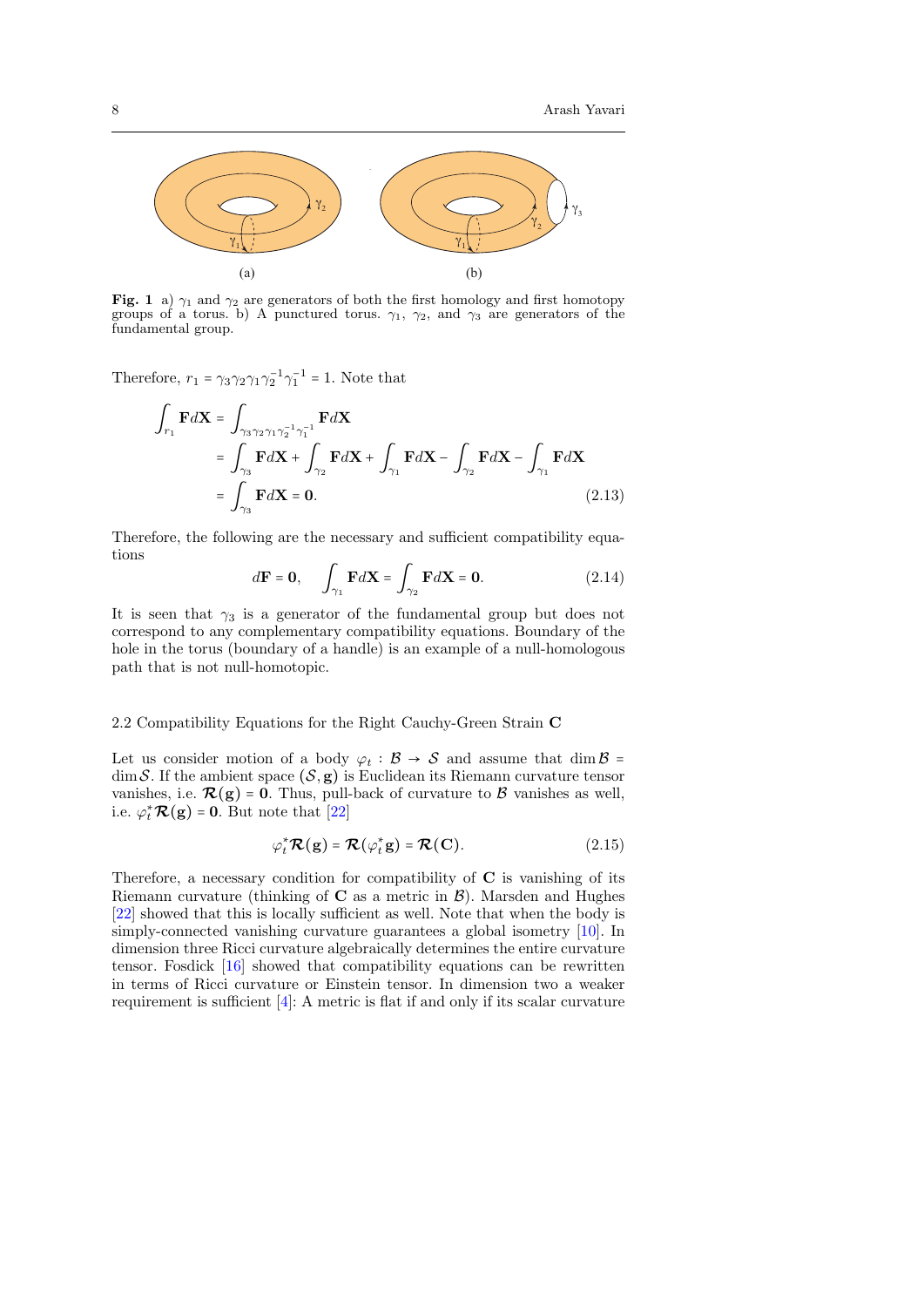(the Ricci scalar) is zero. This is the geometric reason behind the fact that in 2D there is only one compatibility equation while in 3D there are six.<sup>[14](#page-8-0)</sup>

**Remark 25.** Suppose the ambient space is  $\mathbb{R}^3$ . The left Cauchy-Green strain B is push-forward of G, metric in the reference configuration. Assuming that G is flat and that a deformed configuration exists, curvature of B vanishes. This is a necessary condition for compatibility of B (even if the body is simply-connected). The sufficiency question requires one to construct a deformed configuration whose B tensor matches the prescribed field. See [\[1\]](#page-15-6) for more details.<sup>[15](#page-8-1)</sup>

In coordinate charts  $\{X^A\}$  and  $\{x^a\}$  for  $\mathcal B$  and  $\mathcal S$ , respectively, let us denote the Levi-Civita connection coefficients of **g** and  $\mathbf{C} = \varphi^* \mathbf{g}$  by  $\gamma^a{}_{bc}$  and  $\Gamma^A{}_{BC}$ , respectively. These connection coefficients are related as

$$
\Gamma^{A}{}_{BC} = \frac{\partial X^{A}}{\partial x^{a}} \frac{\partial x^{b}}{\partial X^{B}} \frac{\partial x^{c}}{\partial X^{C}} \gamma^{a}{}_{bc} + \frac{\partial^{2} x^{a}}{\partial X^{B} \partial X^{C}} \frac{\partial X^{A}}{\partial x^{a}}.
$$
 (2.16)

If  $\{x^a\}$  is a Cartesian coordinate chart for the Euclidean ambient space, then  $\gamma^a{}_{bc} = 0$  and hence

$$
\Gamma^{A}{}_{BC} = \frac{\partial^{2} x^{a}}{\partial X^{B} \partial X^{C}} \frac{\partial X^{A}}{\partial x^{a}}.
$$
\n(2.17)

Therefore

$$
\frac{\partial^2 x^a}{\partial X^B \partial X^C} = \frac{\partial}{\partial X^C} F^a{}_B = F^a{}_A \Gamma^A{}_{BC}.
$$
 (2.18)

Substituting the polar decomposition in the above identity we obtain

<span id="page-8-2"></span>
$$
R^a{}_{A,B} = R^a{}_C \Omega^C{}_{AB},\tag{2.19}
$$

where

$$
\Omega^C{}_{AB} = \left(\Gamma^M{}_{BN} U^C{}_M - U^C{}_{N,B}\right) U_A{}^N,\tag{2.20}
$$

$$
I^{C}{}_{AB} = \frac{1}{2}C^{CD}(C_{BD,A} + C_{AD,B} - C_{AB,D}),
$$
\n(2.21)

and  $U_A^N$  are components of  $U^{-1}$ . We assume that the body is elastic and hence our material manifold is embedded in the Euclidean ambient space [\[37,](#page-16-15)[38,](#page-16-16)[39\]](#page-16-17). We choose Cartesian coordinates for  $\mathcal{B}$  and hence  $G_{AB} = \delta_{AB}$ . Note that the system of differential equations  $(2.19)$  is identical to what was obtained in [\[29\]](#page-16-5). Given a path  $\gamma$  connecting  $X_0, X \in \mathcal{B}$  and parametrized by  $s \in I$ , we have the following system of linear ODEs governing the rotation  $t$ ensor $16$ 

<span id="page-8-4"></span>
$$
\frac{d}{ds}\mathbf{R} = \mathbf{R}\mathbf{K},\qquad(2.24)
$$

<span id="page-8-1"></span><sup>15</sup> We are grateful to Amit Acharya for a discussion on **B**-compatibility.

<span id="page-8-3"></span> $16$  From  $(2.24)$  we have

$$
\frac{d}{ds}\mathbf{R}^{\mathsf{T}} = \mathbf{K}^{\mathsf{T}}\mathbf{R}^{\mathsf{T}}.\tag{2.22}
$$

<span id="page-8-0"></span><sup>&</sup>lt;sup>14</sup> In this paper, we restrict ourselves to the case dim  $\beta$  = dim  $\delta$  for which the metric (the first fundamental form) is specified. When  $\dim \mathcal{B} < \dim \mathcal{S}$ , in addition to metric, the second fundamental form should be considered and it must satisfy its own compatibility equations.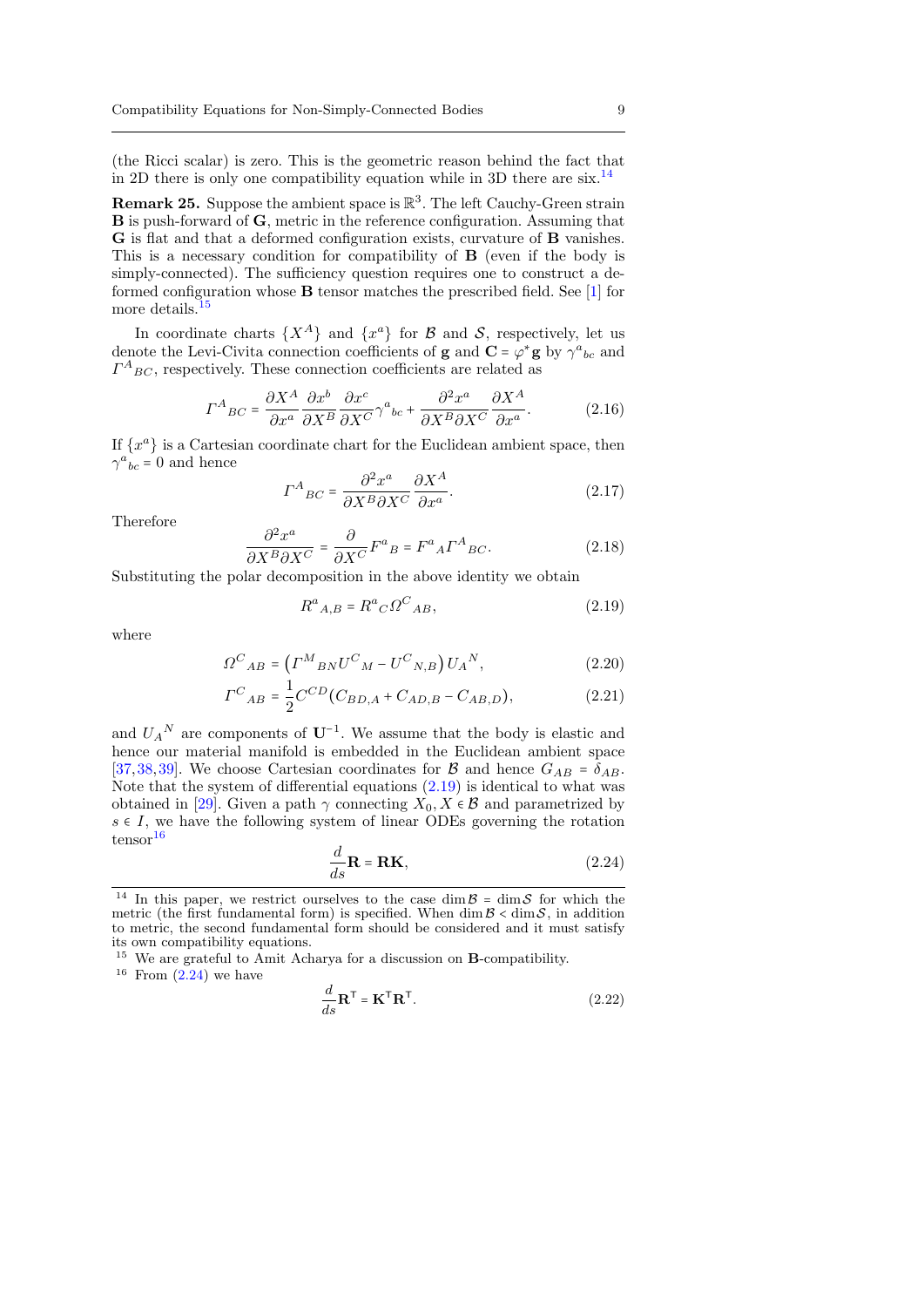where

$$
K_{A}(s) = \Omega_{AB}(s) \dot{X}^{B}(s). \tag{2.25}
$$

Thus, for each a

<span id="page-9-0"></span>
$$
\frac{dR^a{}_A}{ds} - \Omega^C{}_{AB}R^a{}_C\dot{X}^B(s) = 0.
$$
\n(2.26)

This is the equation of parallel transport of  $R^a{}_A$  along the curve  $\gamma$  when  $\mathcal B$  is equipped with the connection  $\Omega$ . Let us assume that  $\mathbf{R}(0) = \mathbf{R}_0$ . We see that rotation tensor at s is the parallel transport of  $\mathbf{R}_0$ . Integrability conditions of [\(2.26\)](#page-9-0), i.e., path independence of the integral modulo homotopies fixing the endpoints are equivalent to vanishing of the curvature tensor of  $C$  [\[26\]](#page-16-7).

The solution of  $(2.24)$  can be written in terms of product integration,  $17$ which was introduced by Vito Volterra [\[34\]](#page-16-18) (see also [\[14\]](#page-15-12) and [\[31\]](#page-16-19)). Solution of [\(2.24\)](#page-8-4) in terms of a product integral reads

<span id="page-9-2"></span>
$$
\mathbf{R}(s) = \mathbf{R}_0 \prod_0^s (\gamma) e^{\mathbf{K}(\xi) d\xi}, \qquad (2.27)
$$

where  $\mathbf{R}_0$  is an orthogonal tensor assumed to be given and  $\prod_0^s(\gamma) e^{\mathbf{K}(\xi)d\xi}$  is the product integral of **K** along the path  $\gamma$  from 0 to s. Product integral has the following properties [\[14\]](#page-15-12):

- i)  $\Pi(1) e^{K(\xi)d\xi} = I$ , where 1 is the identity loop.
- ii)  $\Pi(\gamma^{-1}) e^{i \mathbf{K}(\xi) d\xi} = \left( \prod(\gamma) e^{i \mathbf{K}(\xi) d\xi} \right)^{-1}$ , for any path  $\gamma$  (not necessarily closed).
- iii)  $\Pi(\gamma_1.\gamma_2) e^{i\mathbf{K}(\xi)d\xi} = \Pi(\gamma_2) e^{i\mathbf{K}(\xi)d\xi} \Pi(\gamma_1) e^{i\mathbf{K}(\xi)d\xi}$ , for arbitrary paths  $\gamma_1$ and  $\gamma_2$ .
- iv) If  $\mathbf{K}(s_1)\mathbf{K}(s_2) = \mathbf{K}(s_2)\mathbf{K}(s_1)$ ,  $\forall s_1, s_2$ , then  $\prod(\gamma)e^{\mathbf{K}(\xi)d\xi} = e^{\int_{\gamma}\mathbf{K}(\xi)d\xi}$ .

Note that the conditions i), ii), and iii) imply that  $\gamma \to \Pi(\gamma) e^{K(\xi)d\xi}$ defines a group representation of  $\pi_1(\mathcal{B})$ . We know that **K** is continuous and hence the product integral can be written in terms of the following uniformly convergent series [\[14\]](#page-15-12)

$$
\prod_{0}^{s}(\gamma) e^{\mathbf{K}(s)ds} = \sum_{k=0}^{\infty} \mathbf{J}_k(s; \gamma),
$$
\n(2.28)

where

$$
\mathbf{J}_0(s;\gamma) = \mathbf{I}, \quad \mathbf{J}_n(s;\gamma) = \int_0^s \mathbf{K}(\tau;\gamma) \mathbf{J}_{n-1}(\tau;\gamma) d\tau, \quad n \ge 1.
$$
 (2.29)

Differentiating  $\mathbf{R}^{\mathsf{T}}\mathbf{R} = \mathbf{I}$ , we obtain

$$
\mathbf{0} = \frac{d\mathbf{R}^{\mathsf{T}}}{ds}\mathbf{R} + \mathbf{R}^{\mathsf{T}}\frac{d\mathbf{R}}{ds} = \mathbf{K}^{\mathsf{T}}\mathbf{R}^{\mathsf{T}}\mathbf{R} + \mathbf{R}^{\mathsf{T}}\mathbf{R}\mathbf{K} = \mathbf{K}^{\mathsf{T}} + \mathbf{K}.
$$
 (2.23)

In components, this reads  $K^{A}{}_{B} + K^{B}{}_{A} = 0$ , i.e. **K** is skew-symmetric.

<span id="page-9-1"></span> $^{17}\,$  In the physics literature, this is called path-ordered integration or path-ordered exponential integration.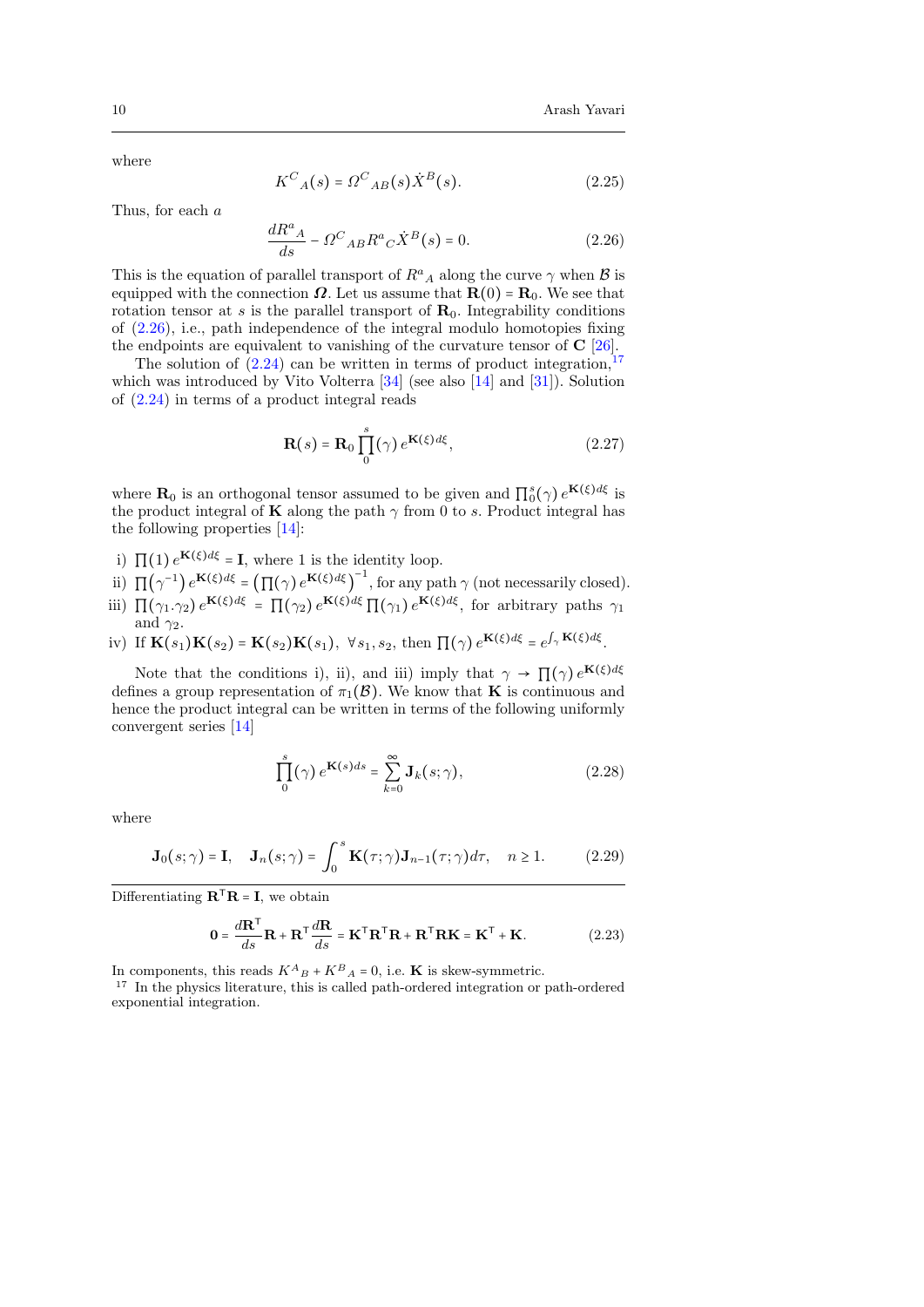For  $C$  to be compatible, rotation tensor calculated from  $(2.27)$  must be independent of the path  $\gamma$ . This means that

<span id="page-10-0"></span>
$$
\prod_{\gamma} e^{\mathbf{K}(s)ds} = \mathbf{I}, \quad \forall \text{ closed path } \gamma.
$$
 (2.30)

A necessary and sufficient condition for [\(2.30\)](#page-10-0) is vanishing of the product integral of **K** over the generators of the fundamental group  $\pi_1(\mathcal{B})$ .

**Remark 26.** If  $\mathbf{K}(s_1)\mathbf{K}(s_2) = \mathbf{K}(s_2)\mathbf{K}(s_1)$ ,  $\forall s_1, s_2$ , then, the condition [\(2.30\)](#page-10-0) is equivalent to

$$
\int_0^1 \mathbf{K}(s)ds = \mathbf{0},\tag{2.31}
$$

where  $\gamma : [0, 1] \rightarrow \mathcal{B}$  is any closed path.

Note that because K is skew-symmetric,  $(2.30)$  has  $N(N-1)/2$  independent components. If the path independence of the product integral is guaranteed, then a unique rotation field **R** and hence a unique deformation gradient  $\mathbf{F} = \mathbf{R} \sqrt{\mathbf{C}}$  is calculated. √

Now in summary, given  $C, U =$ C is uniquely determined. Rotation  $\bf{R}$  is governed by the system of PDEs  $(2.19)$ . Rotation is determined using a product integral, which is path independent if and only if the curvature tensor of  $C$  vanishes and  $(2.30)$  is satisfied over each generator of the first homotopy group  $\pi_1(\mathcal{B})$ .

As a consequence of the previous discussions we have the following proposition.

Proposition 27. The necessary and sufficient conditions for compatibility of  $C$  in  $B$  are the following:

- i)  $\mathcal{R}(\mathbf{C}) = \mathbf{0}$  in  $\mathcal{B}$ ,
- ii)  $\prod_{\gamma_i} e^{K(s)ds} = I$ , where  $\gamma_i$ 's are generators of  $\pi_1(\mathcal{B})$ ,
- ii) for the uniquely calculated deformation gradient  $\mathbf{F} = \mathbf{R}$ √ C, we must have,  $\int_{C_i} \mathbf{F} d\mathbf{X} = \hat{\mathbf{0}}, i = 1, ..., \beta_1(\mathcal{B}),$  where  $c_i$  are generators of  $H_1(\mathcal{B}; \mathbb{R}).$

It is seen that each generator of the first homotopy group corresponds to  $N(N-1)/2$  complementary compatibility equations and each generator of  $H_1(\mathcal{B};\mathbb{R})$  corresponds to additional N complementary compatibility equations.

## 2.3 Compatibility Equations in Linearized Elasticity

In this section, we derive the necessary and sufficient compatibility equations for linearized strain when dim  $\mathcal{B} = \dim \mathcal{S}$ . If the ambient space is Euclidean and the coordinates are Cartesian the linear strain components read

$$
e_{ab} = \frac{1}{2} \left( \frac{\partial u_a}{\partial x^b} + \frac{\partial u_b}{\partial x^a} \right).
$$
 (2.32)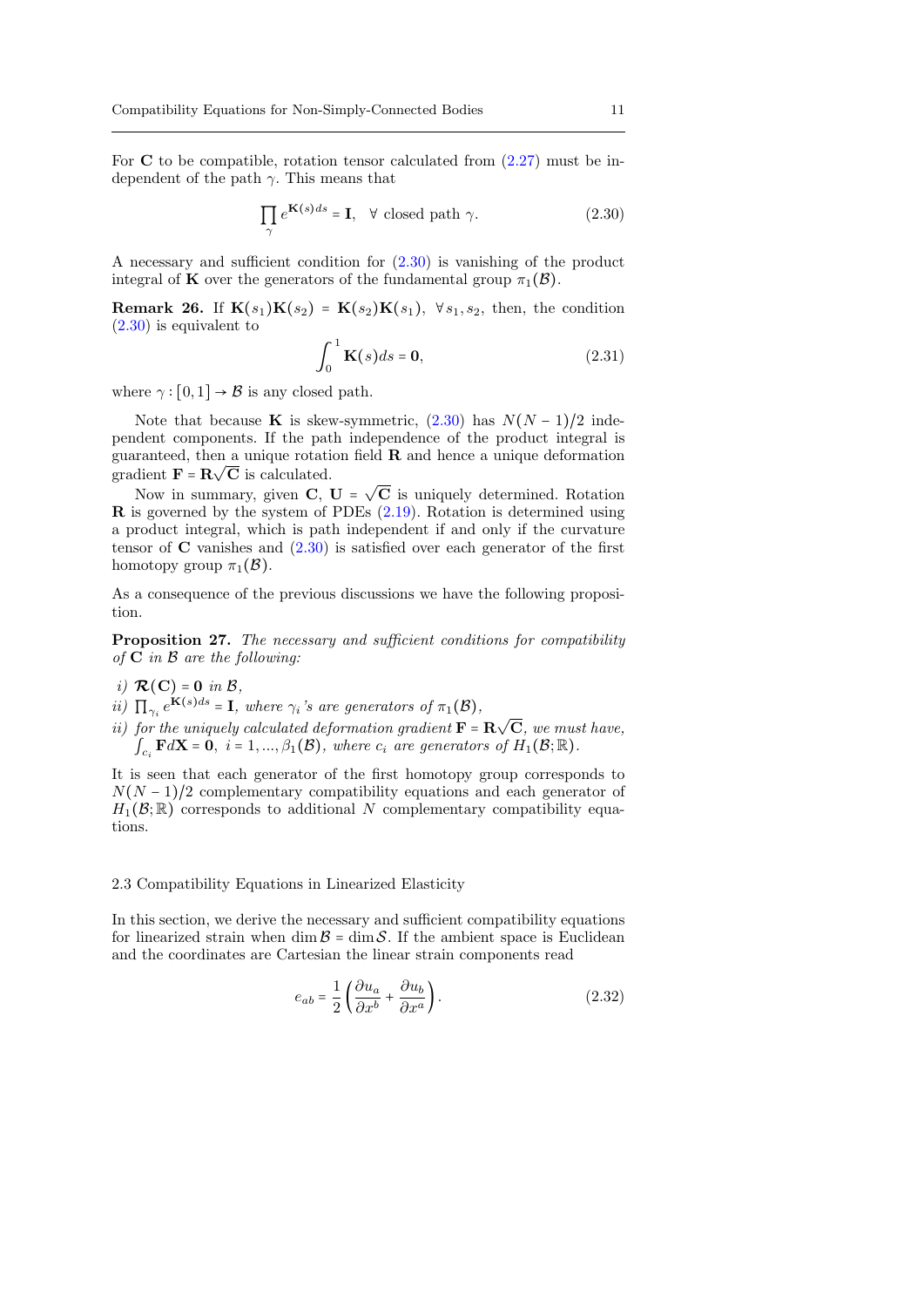We know that the necessary and sufficient conditions for compatibility in terms of F are

<span id="page-11-0"></span>
$$
\int_{\gamma} \mathbf{F} d\mathbf{X} = \mathbf{0},\tag{2.33}
$$

for every loop  $\gamma$  in B. Linearization of [\(2.33\)](#page-11-0) reads

$$
\int_{\gamma} \nabla \mathbf{U} d\mathbf{X} = \mathbf{0}.\tag{2.34}
$$

In components, we have  $\int_{\gamma} u^a_{\gamma, B} dX^B = 0$ , where  $\{X^A\}$  and  $\{x^a\}$  are coordinate charts for  $\mathcal B$  and  $\mathcal S$ , respectively. We assume that linearization is about the standard embedding of B in  $\mathbb{R}^N$ , i.e.  $F^a{}_A = \delta^a_A$ . Thus,  $dX^B = \frac{\partial X^B}{\partial x^b} dx^b =$  $\delta_b^B dx^b$  and hence we can write

$$
\int_{\gamma} u_{a,B} dX^B = \int_{\gamma} u_{a,b} dx^b = \int_{\gamma} \left( e_{ab} + \omega_{ab} \right) dx^b = 0, \tag{2.35}
$$

where  $e_{ab} = u_{(a,b)} = \frac{1}{2} (u_{a,b} + u_{b,a})$  and  $\omega_{ab} = u_{[a,b]} = \frac{1}{2} (u_{a,b} - u_{b,a})$ , are the linearized strain and rotation tensors, respectively. Note that

$$
\int_{\gamma} \omega_{ab} dx^{b} = \int_{\gamma} \left[ \left( x^{c} \omega_{ac} \right)_{,b} - x^{c} \omega_{ac,b} \right] dx^{b} = - \int_{\gamma} x^{c} \omega_{ac,b} dx^{b}.
$$
 (2.36)

Note also that

<span id="page-11-3"></span>
$$
\omega_{ac,b} = \frac{1}{2} (u_{a,cb} - u_{c,ab}) + \frac{1}{2} (u_{b,ac} - u_{b,ac})
$$
  
=  $\frac{1}{2} (u_{a,bc} + u_{b,ac}) - \frac{1}{2} (u_{c,abc} + u_{b,ac})$   
=  $e_{ab,c} - e_{bc,a}$ . (2.37)

Given  $e_{ab}$ ,  $\omega_{ab}$  is obtained by integrating  $\omega_{ab,c} = e_{ac,b} - e_{cb,a}$  along an arbitrary curve. To ensure that the given strain tensor corresponds to a well-defined rotation field over any closed path  $\gamma \in \mathcal{B}$  we must have<sup>[18](#page-11-1)</sup>

$$
\int_{\gamma} \left( e_{ac,b} - e_{cb,a} \right) dx^c = 0. \tag{2.38}
$$

When  $\gamma$  is null-homotopic,  $\gamma = \partial \Omega$  ( $\Omega$  is the parameter domain of the nullhomotopy) and hence

<span id="page-11-2"></span>
$$
\int_{\gamma} \left( e_{ac,b} - e_{cb,a} \right) dx^{c} = \int_{\Omega} d \left( e_{ac,b} - e_{cb,a} \right) \wedge dx^{c}
$$
\n
$$
= \int_{\Omega} \left( e_{ad,bc} + e_{bc,ad} - e_{ac,bd} - e_{bd,ac} \right) \left( dx^{c} \wedge dx^{d} \right)
$$
\n
$$
= 0, \tag{2.39}
$$

where  $\{(dx^c \wedge dx^d)\}\equiv \{dx^c \wedge dx^d\}_{c < d}$  is a basis of 2-forms. It can be shown that  $(2.39)$  are equivalent to Curl Curl e = 0, which are the classical bulk

<span id="page-11-1"></span><sup>18</sup> We benefited from a discussion with James R. Barber on the number of complementary compatibility equations in linearized elasticity when the body is not simply-connected when he clarified his treatment of compatibility equations in [\[2\]](#page-15-13).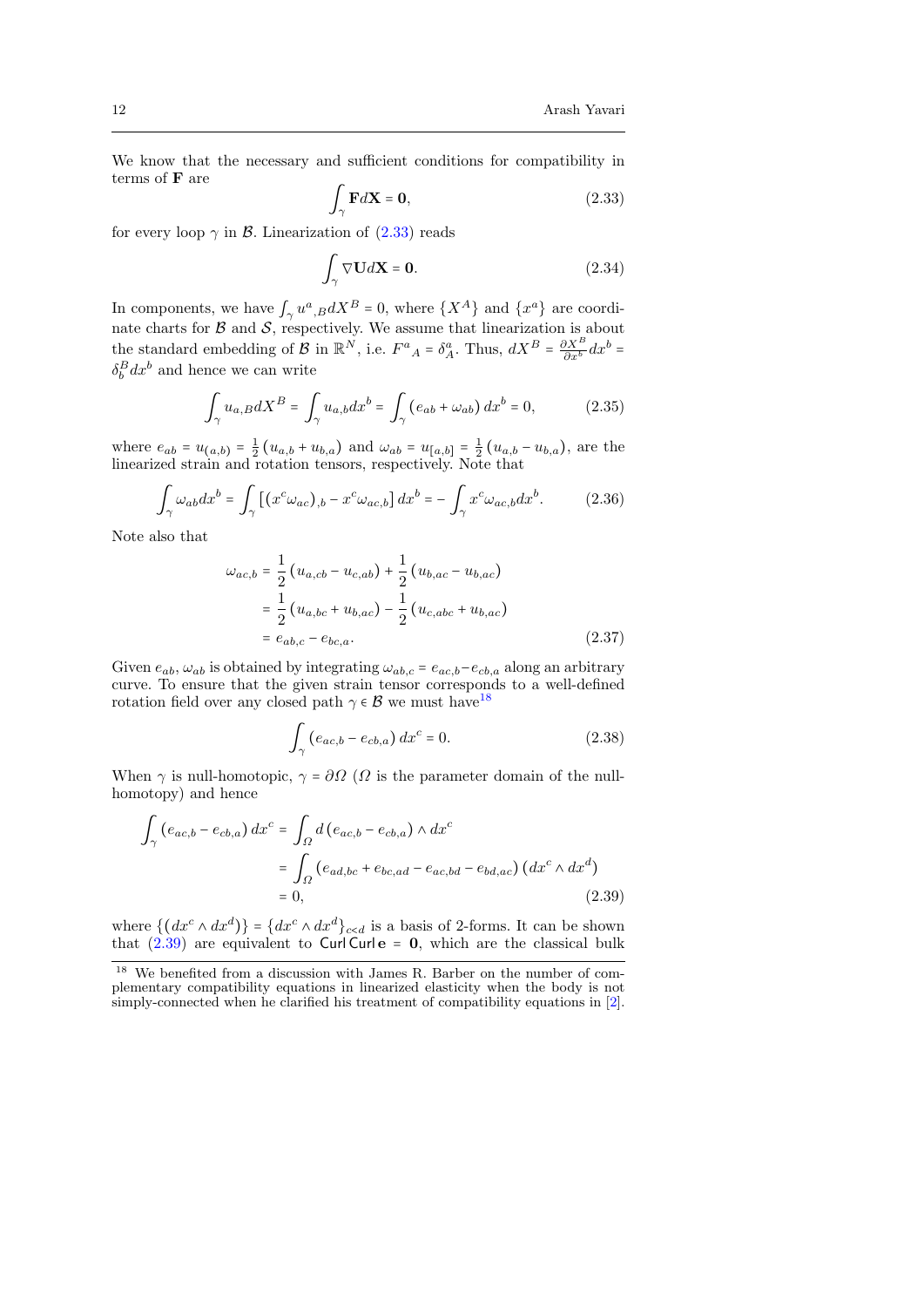compatibility equations [\[21\]](#page-16-0). Knowing that the first homology group with real coefficients has the generators  $c_i$ ,  $i = 1, ..., \beta_1(\mathcal{B})$ , we have the following complementary compatibility equations

$$
\int_{c_i} \left( e_{ac,b} - e_{cb,a} \right) dx^c = 0, \quad i = 1, ..., \beta_1(\mathcal{B}). \tag{2.40}
$$

Note that  $e_{ac,b} - e_{cb,a}$  is anti-symmetric in  $(ab)$  and hence each integral has  $N(N-1)/2$  independent components  $(N = \dim \mathcal{B} = \dim \mathcal{S})$ .

Now using  $(2.37)$ , we have

∫

$$
\int_{\gamma} u_{a,b} dx^{b} = \int_{\gamma} \left[ e_{ab} - x^{c} (e_{ab,c} - e_{bc,a}) \right] dx^{b} = 0.
$$
 (2.41)

This is called the Cesàro path integral  $[8]$ . Let us define the Cesàro tensor  $C_{ab} = e_{ab} - x^c (e_{ab,c} - e_{bc,a})$ . Suppose  $\gamma$  is null-homotopic and hence  $\gamma = \partial \Omega$  ( $\Omega$ is the parameter domain of the null-homotopy). Thus, using Stokes' theorem

$$
\int_{\gamma} C_{ab} dx^{b} = \int_{\Omega} dC_{ab} \wedge dx^{b}
$$
\n
$$
= \int_{\Omega} C_{ab,c} dx^{c} \wedge dx^{b}
$$
\n
$$
= \int_{\Omega} \left[ e_{bc,a} - x^{d} \left( e_{ab,cd} - e_{bd,ac} \right) \right] dx^{c} \wedge dx^{b}.
$$
\n(2.42)

Note that because of symmetry of strain  $e_{bc,a}dx^c \wedge dx^b = 0$ , and hence

<span id="page-12-0"></span>
$$
\int_{\gamma} u_{a,b} dx^{b} = \int_{\Omega} x^{d} (e_{bd,ac} - e_{ab,cd}) dx^{c} \wedge dx^{b}
$$

$$
= \int_{\Omega} x^{d} (e_{ab,cd} + e_{cd,ab} - e_{ac,bd} - e_{bd,ac}) (dx^{b} \wedge dx^{c})
$$

$$
= 0.
$$
 (2.43)

It can be shown that  $(2.43)$  are equivalent to Curl Curl  $e = 0$ , which are the classical bulk compatibility equations [\[21\]](#page-16-0). Thus, we have proved the following proposition.

Proposition 28. The necessary and sufficient conditions for compatibility of linearized strain  $\mathbf{e} = \mathfrak{L}_{\mathbf{u}} \mathbf{g}$  in  $\mathcal B$  are the following:

- i) Curl Curl  $e = 0$  in  $B$ ,
- ii) for each generator of  $H_1(\mathcal{B};\mathbb{R})$

<span id="page-12-1"></span>
$$
\int_{c_i} \left[ e_{ab} - x^c (e_{ab,c} - e_{bc,a}) \right] dx^b = 0, \quad i = 1, ..., \beta_1(\mathcal{B}), \qquad (2.44)
$$

$$
\int_{c_i} \left( e_{ac,b} - e_{cb,a} \right) dx^c = 0, \qquad i = 1, ..., \beta_1(\mathcal{B}). \qquad (2.45)
$$

Example 29. Let us consider the Saint Venant's torsion problem. One considers a cylindrical bar parallel to  $x^3$ -axis with an arbitrary cross section  $\Omega$ with n holes with boundaries  $c_i$  (the bar has the same cross section everywhere). In Saint-Venant's semi-inverse solution the following displacements are assumed:  $u_1 = -\vartheta x^2 x^3, u_2 = \vartheta x^1 x^3, u_3 = \vartheta \psi(x^1, x^2)$ , where  $\vartheta$  is the rate of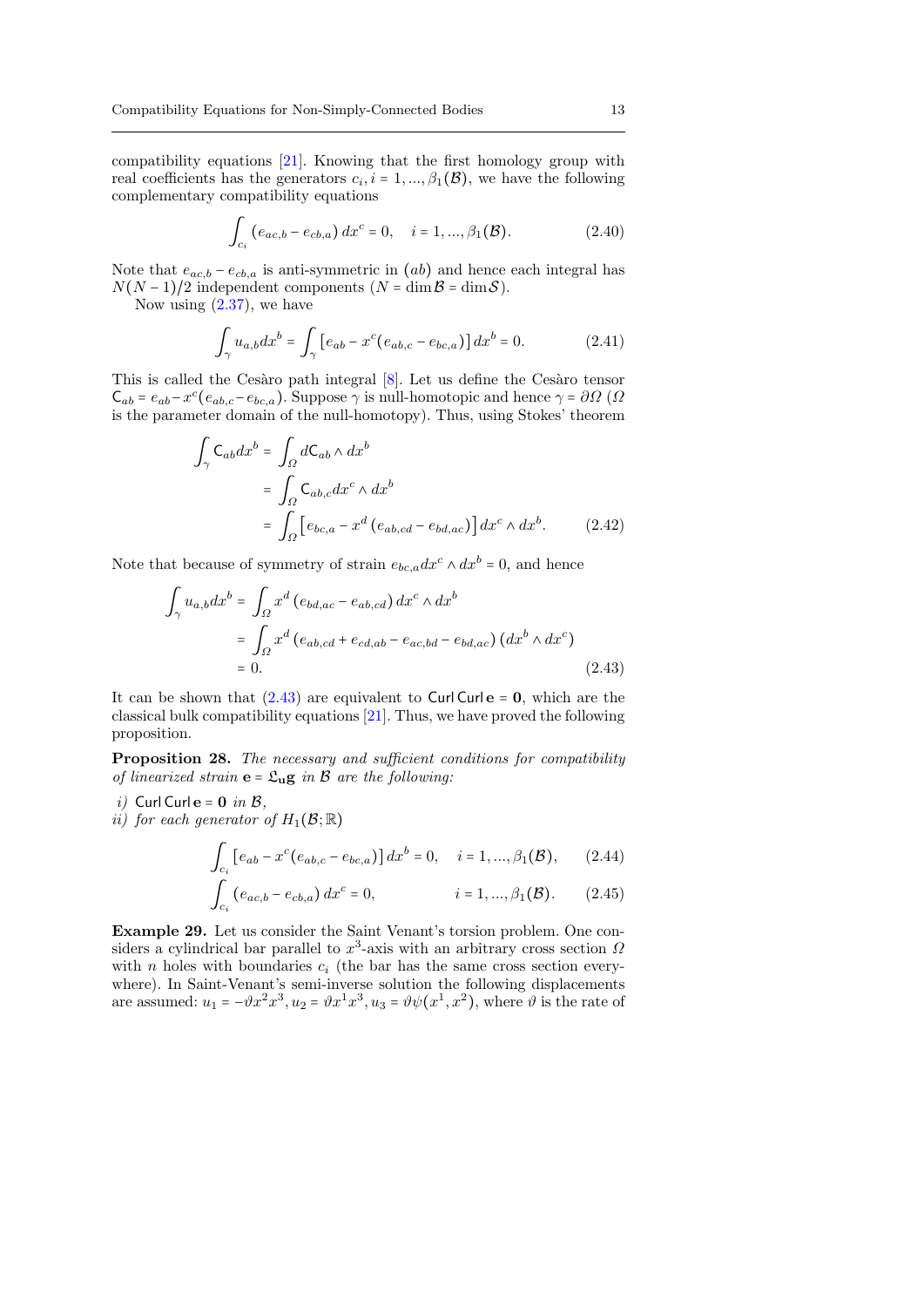twist (twist per unit length) and  $\psi(x^1, x^2)$  is the warping function. The only nonzero strains are  $e_{13} = \frac{1}{2}\vartheta(\psi_{,1} - x^2)$  and  $e_{23} = \frac{1}{2}\vartheta(\psi_{,2} + x^1)$ . The equilibrium equations are trivially satisfied if stresses  $\sigma_{13} = 2Ge_{13}$  and  $\sigma_{23} = 2Ge_{23}$ (G is the shear modulus) are expressed in terms of Prandtl stress function  $\phi(x^1, x^2)$  as  $\sigma_{13} = \phi_{12}$  and  $\sigma_{23} = -\phi_{11}$ . Eliminating  $\psi$  from  $\sigma_{13} = G\vartheta(\psi_{11} - x^2)$ and  $\sigma_{23} = G\vartheta(\psi_{,2} + x^1)$  yields  $\nabla^2 \phi = -2G\vartheta$  (the bulk compatibility equation). The traction-free boundary conditions imply that  $\phi$  is constant on each connected component of  $\partial\Omega$  (the boundary of  $\Omega$ ). We assume that  $\phi = 0$  on the outer boundary of  $\Omega$  and equal to  $\phi_i$  on the boundary of the *i*th hole.

We assume that the cross section  $\Omega$  is normal to the bar axis and for all its points  $x^3 = a$  (we can consider any other cross section, of course). From  $(2.44)$  we obtain

<span id="page-13-0"></span>
$$
\int_{c_i} \left( e_{13,1} dx^1 + e_{23,1} dx^2 \right) = 0,\tag{2.46}
$$

$$
\int_{c_i} \left( e_{13,2} dx^1 + e_{23,2} dx^2 \right) = 0,\tag{2.47}
$$

$$
\int_{c_i} \left[ (e_{13} - x^1 e_{13,1} - x^2 e_{13,2}) dx^1 + (e_{23} - x^1 e_{23,1} - x^2 e_{23,2}) dx^2 \right] = 0. \tag{2.48}
$$

It can be easily shown that when the above three equations are satisfied  $(2.45)$  would be trivially satisfied, i.e. each hole has only three complementary compatibility equations. In terms of stresses complementary compatibility equations are identical to  $(2.46)$ ,  $(2.47)$ , and  $(2.48)$  when strains are replaced by their corresponding stresses. Note that

$$
\sigma_{13,1}dx^1 + \sigma_{23,1}dx^2 = d(\phi_{,2}) - \nabla^2 \phi \ dx^2 = d(\phi_{,2}) + 2G\vartheta dx^2, \quad (2.49)
$$

$$
\sigma_{13,2}dx^1 + \sigma_{23,2}dx^2 = -d(\phi_{,1}) + \nabla^2 \phi \ dx^1 = d(\phi_{,1}) - 2G\vartheta dx^1. \tag{2.50}
$$

This means that the first two complementary compatibility equations [\(2.46\)](#page-13-0) and [\(2.47\)](#page-13-0) are trivially satisfied. Note also that

$$
(\sigma_{13} - x^1 \sigma_{13,1} - x^2 \sigma_{13,2}) dx^1 + (\sigma_{23} - x^1 \sigma_{23,1} - x^2 \sigma_{23,2}) dx^2
$$
  
= 2 (\phi\_{,2} dx^1 - \phi\_{,1} dx^2) + 2G \vartheta (x^2 dx^1 - x^1 dx^2)  
+ d(-x^1 \phi\_{,2} + x^2 \phi\_{,1}) \t(2.51)

Thus  $(2.48)$  gives us

$$
\int_{c_i} (\phi_{,2} dx^1 - \phi_{,1} dx^2) + 2G \vartheta \int_{c_i} \vartheta (x^2 dx^1 - x^1 dx^2) = 0.
$$
 (2.52)

Therefore

$$
\int_{c_i} \nabla \phi \cdot \hat{\mathbf{n}} ds = -2G\vartheta A_i,\tag{2.53}
$$

where  $\hat{\mathbf{n}}$  is the unit normal vector to the boundary of the *i*th hole and  $A_i$  is the area of the ith hole.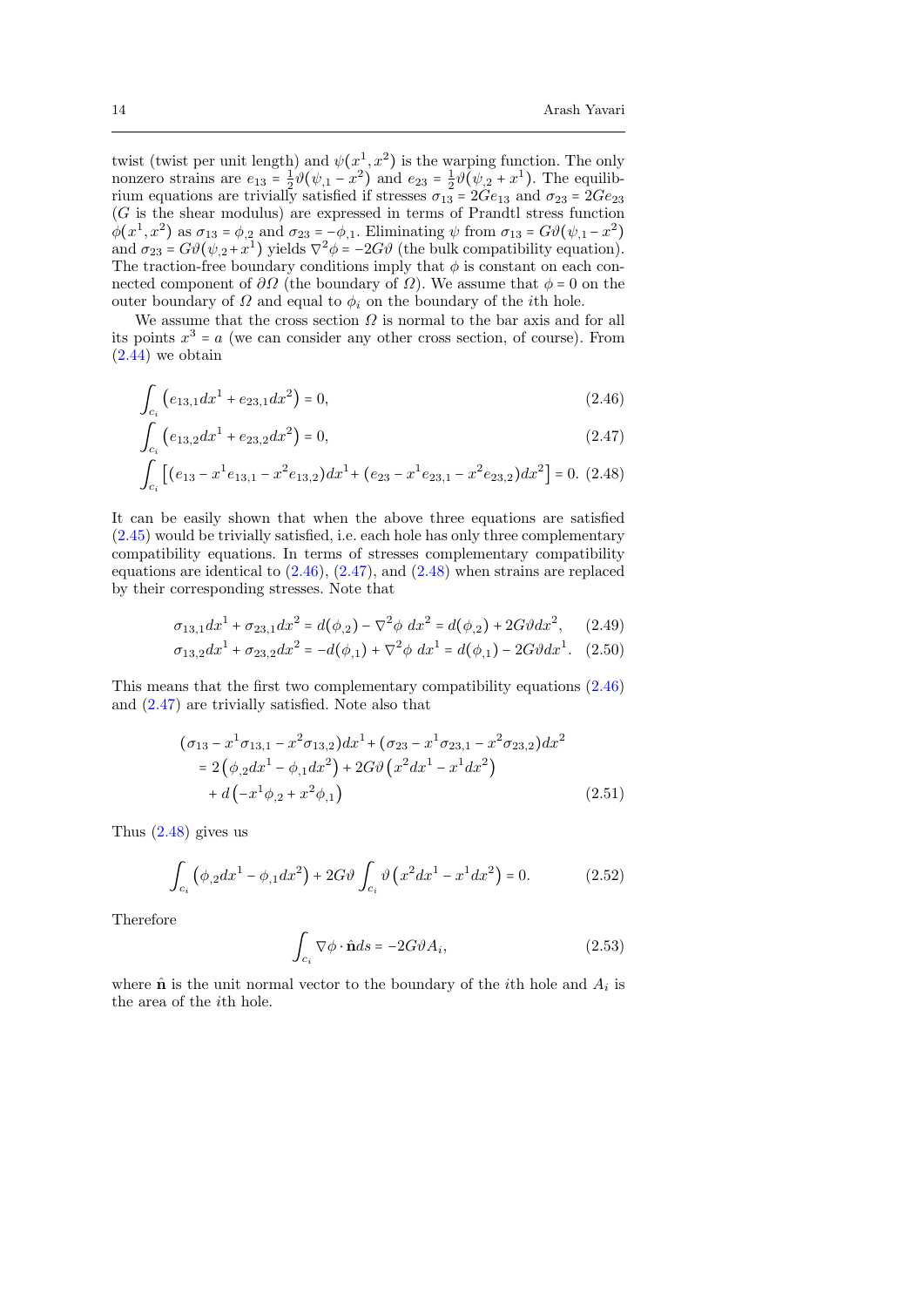**Remark 210.** Note that for each  $c_i$ , [\(2.44\)](#page-12-1) and [\(2.45\)](#page-12-1) give N and  $N(N - \mathbb{R})$  $1/2$  complementary compatibility equations, respectively. Thus, each  $c_i$  has  $N(N + 1)$  complementary compatibility equations. This is obviously consistent with Weingarten's theorem [\[36\]](#page-16-20), which says that if a body is cut along a surface the jump in the displacement field is a rigid-body motion  $(N(N+1)/2)$ degrees of freedom). See Love [\[21\]](#page-16-0) for a detailed discussion (Love calls homotopic paths, "reconcilable circuits" and a null-homotopic path, a "evanescible circuit".). Zubov [\[40\]](#page-16-21) and Casey [\[7\]](#page-15-14) showed that this theorem holds for finite strains as well. We should also mention that the discussion in [\[30\]](#page-16-8) regarding sufficient compatibility equations in linear elasticity is flawed as they missed those complementary compatibility conditions that guarantee existence of a well-defined field of rotations, i.e. [\(2.45\)](#page-12-1).

**Remark 211.** Relative homology groups were introduced by Lefschetz [\[20\]](#page-16-22).<sup>[19](#page-14-0)</sup> Lefschetz duality tells us that for a compact n-manifold M,  $H_c^{n-p}(M) \cong$  $H_p(M, \partial M)$ . From de Rham's theorem,  $H_{n-p}(M) \cong H_c^p(M \backslash \partial M)$ . Therefore,  $H_{n-p}(M) \cong H_p(M, \partial M)$ . Thus,  $\beta_{n-p}(M) = \beta_p(M, \partial M)$ . Let us now restrict ourselves to embedded 3-submanifolds of  $\mathbb{R}^3$ , which model our threedimensional deformable bodies  $[6]$ .  $H_1(M)$  is generated by equivalence classes of oriented loops; two loops are in the same equivalence class if their "difference" is the boundary of an oriented surface in M.  $H_1(M, \partial M)$  is generated by the equivalence class of oriented paths with end points on  $\partial M$ ; two paths are equivalent if their "difference" (augmented by paths on  $\partial M$  if necessary) is the boundary of an oriented surface in  $M$ . From Poincaré duality we know that  $H_2(M) \cong H_1(M, \partial M)$ . Define  $M^c = \mathbb{R}^3 \backslash M$ . Alexander duality tells us that  $H_1(M) \cong H_1(M^c)$ . Let  $\Sigma_1, ..., \Sigma_k$  be a family of cross-sectional surfaces in M with boundaries on  $\partial M$  such that they generate  $H_2(M, \partial M)$ . As an example, consider the two-hole solid torus shown in Fig[.2](#page-14-1) for which  $k = 2$ . Let  $\gamma_1, \gamma_2$  (loops in the interior of M) be generators of  $H_1(M)$  chosen such that intersection number of  $c_i$  with  $\Sigma_j$  is  $\delta_{ij}$ . One can make these loops disjoint. If one pushes the boundaries of  $\overline{\Sigma}_1, \overline{\Sigma}_2$  a bit into  $M^c$ , one obtains the loops  $\Gamma_1, \Gamma_2$ , which generate  $H_1(M^c)$ .



<span id="page-14-1"></span>Fig. 2 A two-hole solid torus M (a genus two handlebody).  $\gamma_1$  and  $\gamma_2$  are generators of  $H_1(M)$ .  $\Gamma_1$  and  $\Gamma_2$  are generators of  $H_1(\mathbb{R}^3 \setminus M)$ .

<span id="page-14-0"></span><sup>19</sup> It is interesting that the first academic degree of Solomon Lefschetz–one of the most influential algebraic topologists–was in mechanical engineering.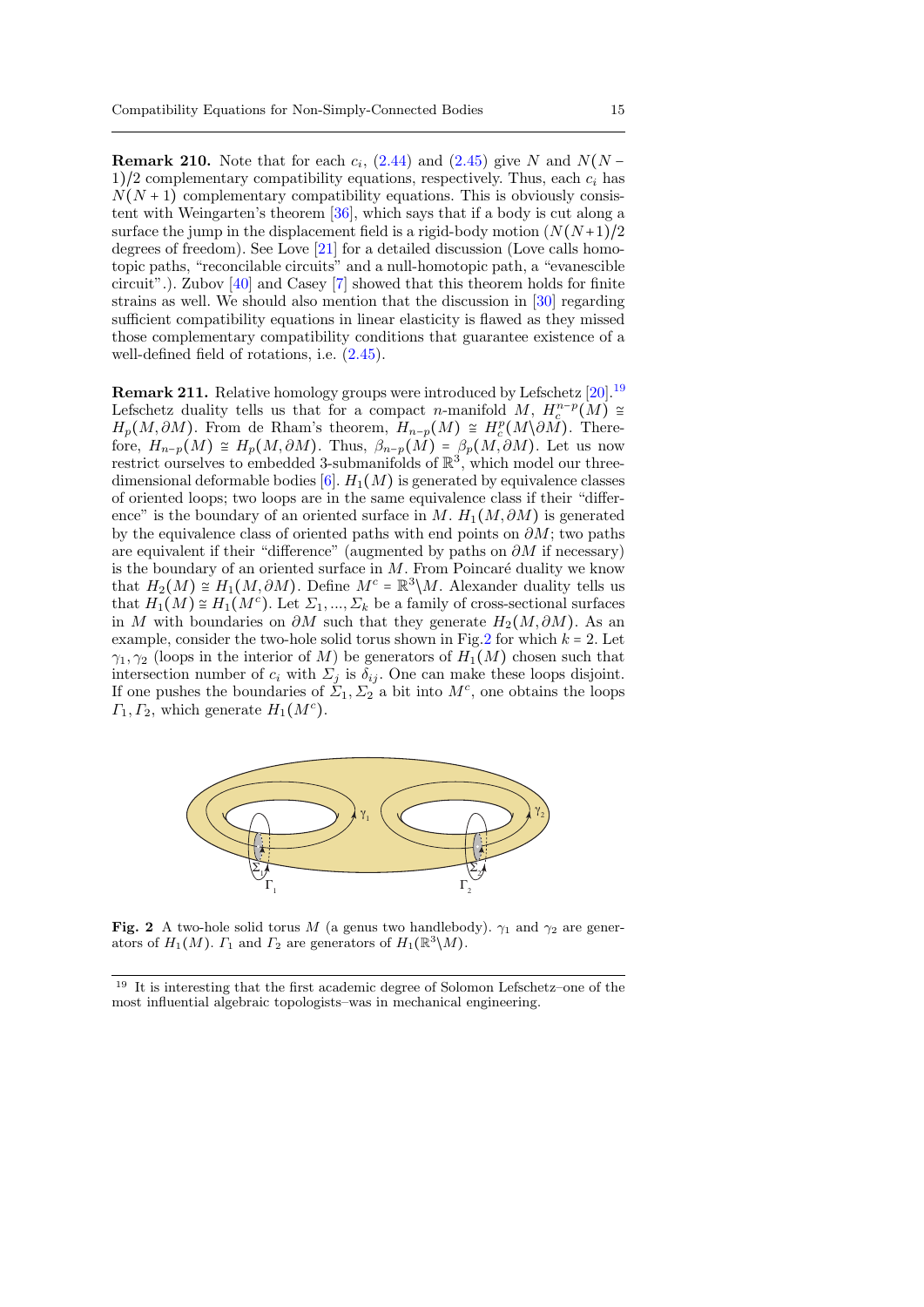Love  $[21]$  in Article 156 writes: "Now suppose the multiply-connected region to be reduced to a simply-connected one by means of a system of barriers." Note that a "barrier"  $\Omega$  in a three-dimensional body  $\beta$  is a generator of  $H_2(\mathcal{B}, \partial \mathcal{B}) \cong H_1(\mathcal{B})$  and in a two-dimensional body it is a generator of  $H_2(\mathcal{B}, \partial \mathcal{B}) \cong H_1(\mathcal{B}).$ 

### Acknowledgments

We benefited from discussions with Amit Acharya, John M. Ball, James R. Barber, Igor Belegradek, and Mohammad Ghomi. The author is grateful to an anonymous reviewer whose constructive comments and criticisms led to a significant improvement of the paper. This work was partially supported by AFOSR – Grant No. FA9550-10-1-0378, FA9550-12-1-0290, and NSF – Grant No. CMMI 1130856.

## References

- <span id="page-15-6"></span>1. Acharya, A. [1999], On compatibility conditions for the left Cauchy-Green deformation field in three dimensions. Journal of Elasticity 56(2):95-105.
- <span id="page-15-13"></span>2. Barber, J.R. [2002], *Elasticity*, Kluwer, Dordrecht.<br>3. Baumslag G. [1993] *Tonics in Combinatorial*
- Baumslag, G. [1993], Topics in Combinatorial Group Theory, Birkhäuser, Basel.
- <span id="page-15-11"></span>4. Berger, M. [2003], A Panoramic View of Riemannian Geometry, Springer-Verlag, New York.
- <span id="page-15-5"></span>5. Blume, J. A. [1989], Compatibility conditions for a left Cauchy-Green strain field. Journal of Elasticity  $21(3):271-308$ .
- <span id="page-15-15"></span>6. Cantarella, J., DeTurck, D., and Gluck, H. [2002], Vector calculus and the topology of domains in 3-space. American Mathematical Monthly 109(5):409- 442.
- <span id="page-15-14"></span>7. Casey, J. [1995], On Volterra dislocations of finitely deforming continua. Mathematics and mechanics of solids 9:473-492.
- <span id="page-15-0"></span>8. Ces`aro, E. [1906], Sulle formole del Volterra, fondamentali nella teoria delle distorsioni elastiche. Rendiconti d. Accademia R. di Napoli 12:311-321.
- <span id="page-15-4"></span>9. Chiskis, A. [1995], A generalization of Cesáro's relation for plane finite deformations.  $ZAMP 46(5):812-817.$
- <span id="page-15-3"></span>10. Ciarlet, P. G. and Laurent, F. [2002], On the recovery of a surface with prescribed first and second fundamental forms. Journal de Mathématiques Pures et Appliquées  $81(2):167-185$ .
- <span id="page-15-9"></span>11. De Rham, G.  $[1931]$ , Sur l'analysis situs des variétés à n dimensions. Journal de Mathématiques Pures et Appliquées Sér 9 10:115-200.
- <span id="page-15-7"></span>12. Delphenich, D. H. [2011], On the topological nature of Volterra's theorem. arXiv:1109.2012v1.
- <span id="page-15-2"></span>13. Dieudonné, J. [1989], A History of Algebraic and Differential Topology 1900-1960. Birkhäuser, Boston.
- <span id="page-15-12"></span>14. Dollard, J.D. and Friedman, C.N. [1979], Product Integration with Applications to Differential Equations, Addison-Wesley, London.
- <span id="page-15-8"></span>15. Duda, F. P. and L. C. Martins [1995], Compatibility conditions for the Cauchy-Green strain fields: Solutions for the plane case. Journal of Elasticity 39(3):247-264.
- <span id="page-15-10"></span>16. Fosdick, R. L. [1966], Remarks on compatibility, In: Modern Developments in the Mechanics of Continua, Academic Press, pp. 109-127.
- <span id="page-15-1"></span>17. Green, A.E. and Zerna, W. [1950], Theory of elasticity in general coordinates. Philosophical Magazine 41(315):313-336.